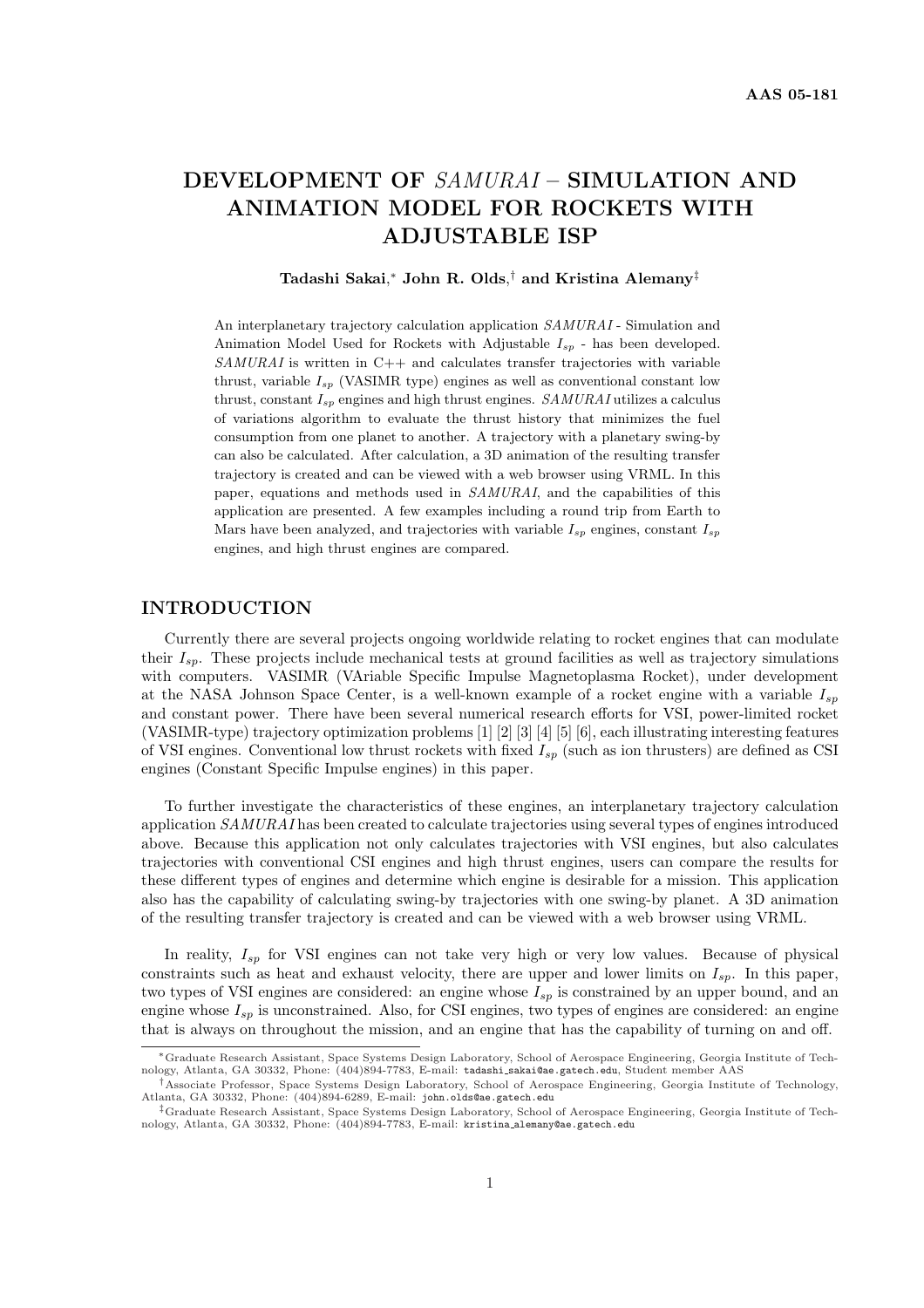The problem to be solved is defined as follows: find a history of control variables (thrust direction and magnitude) that achieves the minimum fuel consumption of a spacecraft traveling from the departure planet (initial position and velocity) to the arrival planet (final position and velocity) with a prescribed flight time. Control variables may have constraints.

Solution methods for this kind of trajectory optimization problem are typically identified as either direct methods or indirect methods. Direct methods discretize the optimization problem through events and phases, and the subsequent problem is solved using nonlinear programming techniques. These techniques include shooting, multiple shooting, and transcription or collocation methods. In the shooting method, the control history is discretized as a polynomial, with the trajectory variables as functions of the integrated equations of motion. In the collocation method, the trajectory is discretized over an entire trajectory as a set of polynomials for both state variables and control variables. Solutions obtained with these direct methods are generally considered sub-optimal due to the discretization of either the state or controls, or both.

Indirect methods use calculus of variations techniques to characterize the optimization problem as a two-point boundary value problem. The optimal control scheme is an indirect method. The optimal control uses a first variation technique to determine necessary conditions for an optimum, and second variation techniques are used to determine whether the point is the minimum, the maximum, or a saddle point [7]. This method involves applying calculus of variations principles and solving the corresponding two point boundary value problem [8]. Initial estimates of the Lagrange multipliers must be provided, but since they do not have physical meanings, guessing the initial values of the Lagrange multiplier is difficult and may lead to problems with convergence.

Each of the above methods has pros and cons: indirect methods are difficult to formulate, whereas with direct methods, mathematical suboptimal solutions are obtained. In this research, an indirect method is selected since it calculates an optimal solution rather than a suboptimal solution. The equations of motion used in this research are not very complicated and can be implemented in the application without difficulties. Also, there are several excellent literature sources available for programming with indirect methods [2][6][7][9][10].

In this paper, methods and equations of motion used in the application SAMURAI, and features of this application are presented. Then the validation with other reliable interplanetary trajectory calculation applications and an example of its application to a typical interplanetary trajectory are described.

### OPTIMIZATION PROBLEMS

# Without Terminal Constraints on State Variables

Consider the dynamic system described by the following nonlinear differential equations<sup>§</sup>:

$$
x = \dot{f}[x(t), u(t), t], \quad x(t_i) \text{ given}, \quad t_i \le t \le t_f,
$$
\n
$$
(1)
$$

where  $x(t)$ , a n-vector function, is determined by  $u(t)$ , a m-vector function. Suppose we wish to choose the history of control variables  $u(t)$  to minimize the performance index, J (scalar), of the form

$$
J = \phi[x(t_f), t_f] + \int_{t_i}^{t_f} L[x(t), u(t), t] dt
$$
\n(2)

where  $\phi[x(t_f), t_f]$  is a scalar function that will be minimized, and  $L[x(t), u(t), t]$  is the Lagrangian. For

<sup>§</sup>A table of notation can be found at the end of this paper.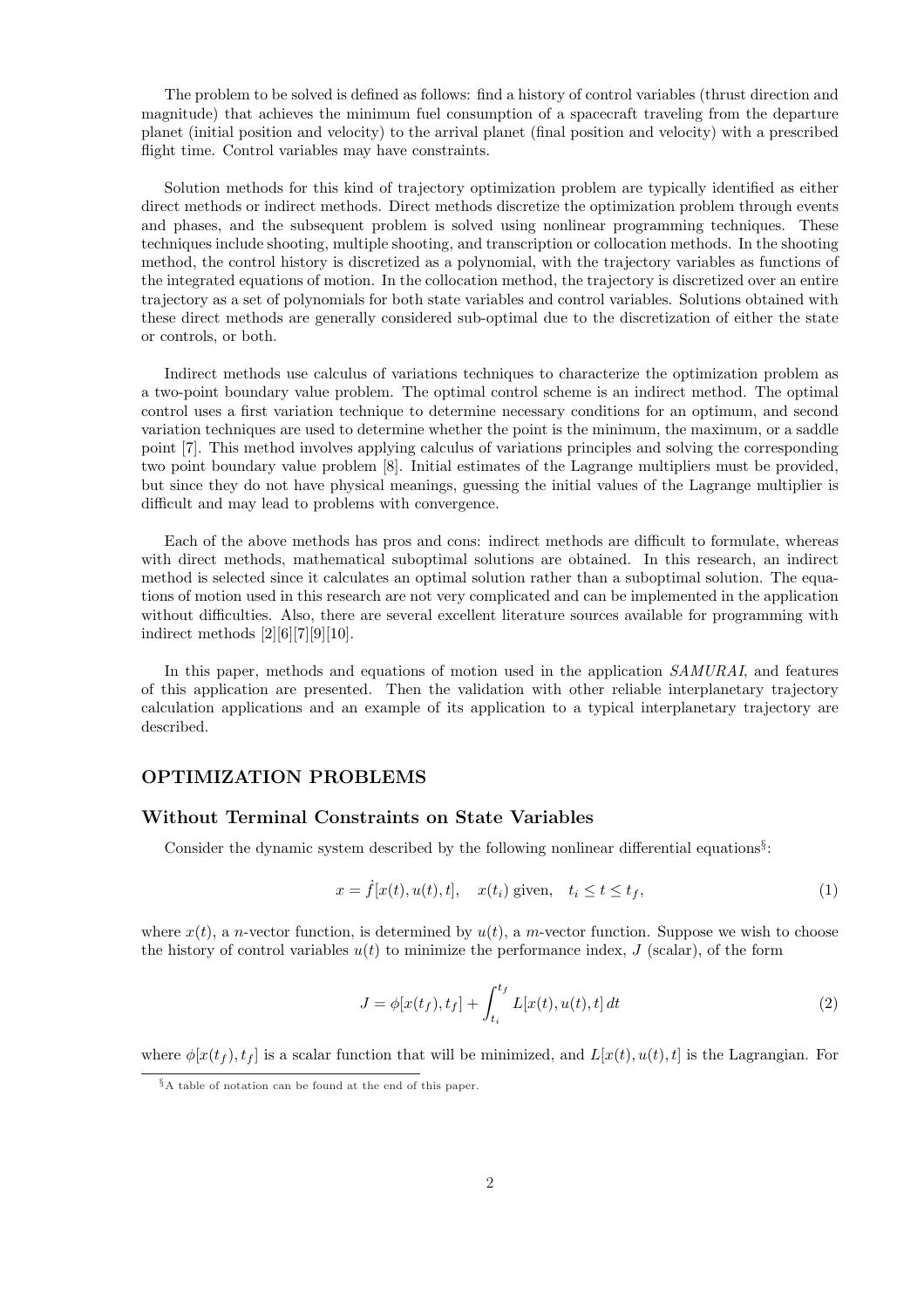convenience, define a scalar function H as follows:

$$
H[x(t), u(t), t] = L[x(t), u(t), t] + \lambda^{T}(t)f[x(t), u(t), t].
$$
\n(3)

Then, to find a control vector function  $u(t)$  that produces a stationary value of the performance index J, the following differential equations must be solved:

$$
\dot{x} = f(x, u, t) \tag{4}
$$

$$
\dot{\lambda} = -\left(\frac{\partial f}{\partial x}\right)^T \lambda - \left(\frac{\partial L}{\partial x}\right)^T \tag{5}
$$

$$
\frac{\partial H}{\partial u} = 0 \quad \text{or} \quad \left(\frac{\partial f}{\partial u}\right)^T \lambda + \left(\frac{\partial L}{\partial u}\right)^T = 0. \tag{6}
$$

# With Terminal Constraints on State Variables

If q components of the state vector  $x(t)$  are prescribed at  $t_f$ , the following variation of  $u(t)$ ,  $\delta u(t)$  is used to decrease J: ½

$$
\delta u = -k \left\{ \frac{\partial L}{\partial u} + \left[ p + \nu R \right]^T \frac{\partial f}{\partial u} \right\} \tag{7}
$$

where k is a positive scalar constant and p is a n-component vector and R is a  $n \times q$  matrix:

$$
\dot{p} = -\left(\frac{\partial f}{\partial x}\right)^T p - \left(\frac{\partial L}{\partial x}\right)^T \tag{8}
$$

$$
p_j(t_f) = \begin{cases} 0, & j = 1, \dots, q \\ (\partial \phi / \partial x_j)|_{t=t_f}, & j = q+1, \dots, n \end{cases}
$$
(9)

$$
\dot{R}_i = -\left(\frac{\partial f}{\partial x}\right)^T R_i \tag{10}
$$

$$
R_{ij}(t_f) = \begin{cases} 0, & i \neq j \\ 1, & i = j, \quad j = 1, \cdots n \end{cases}
$$
 (11)

and

$$
\nu = -Q^{-1}g,\tag{12}
$$

where Q is a  $q \times q$  matrix and g is a q-component vector:

$$
Q_{ij} = \int_{t_i}^{t_f} R^T \left(\frac{\partial f}{\partial u}\right) \left(\frac{\partial f}{\partial u}\right)^T R dt, \quad i, j = 1, \cdots, q,
$$
\n(13)

$$
g_i = \int_{t_i}^{t_f} R^T \frac{\partial f}{\partial u} \left[ \left( \frac{\partial f}{\partial u} \right)^T p + \left( \frac{\partial L}{\partial u} \right)^T \right] dt, \quad i = 1, \cdots, q. \tag{14}
$$

# Inequality Constraints on Control Variables

Suppose that there is an inequality constraint on the system:

$$
C(u(t),t) \le 0 \tag{15}
$$

where  $u(t)$  is the m-component control vector,  $m \geq 2$ , and C is a scalar function. For example, for a requirement that the  $I_{sp}$  be less than or equal to 30,000 sec, C is expressed as  $C = I_{sp} - 30,000 \le 0$ . If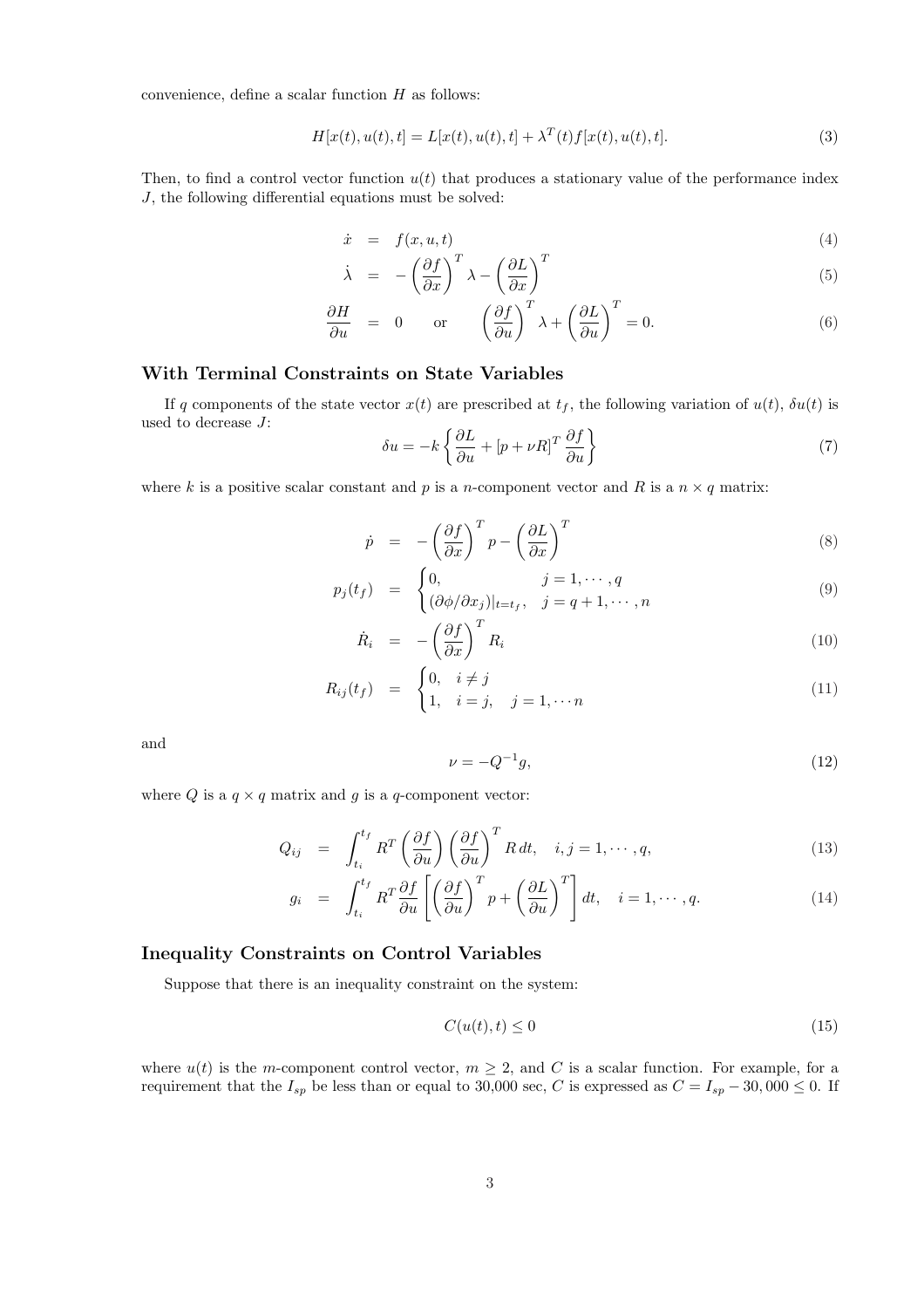we define the Hamiltonian with a Lagrange multiplier  $\mu(t)$  as

$$
H = \lambda^T f + L + \mu^T C,\tag{16}
$$

the necessary condition on  $H$  is

$$
H_u = \lambda^T f_u + L_u + \mu^T C_u = 0
$$
\n<sup>(17)</sup>

$$
\text{and} \quad \mu \begin{cases} \geq 0, & C = 0, \\ = 0, & C < 0. \end{cases} \tag{18}
$$

The positivity of the multiplier  $\mu$  when  $C = 0$  is interpreted as the requirement that the gradient of the original Hamiltonian  $(\lambda^T f_u + L_u)$  be such that improvement can only occur by violating the constraints.

The differential equations for costate vectors are

$$
\dot{\lambda}^T(t) = -\frac{\partial H}{\partial x} = -\frac{\partial L}{\partial x} - \lambda^T \frac{\partial f}{\partial x} - \mu^T C_x = -\frac{\partial L}{\partial x} - \lambda^T \frac{\partial f}{\partial x}.
$$
\n(19)

Therefore, Eqn. 5 can be used to calculate costate vectors because  $C$  is not a function of  $x$ . Boundary conditions should be chosen so that the initial and terminal constraints for state variables are satisfied.

#### Bang-off-bang Control

This type of control is applied to the fixed-time, minimum-fuel problem with constrained input magnitude. For example, a CSI rocket that can turn its engine on/off as needed would obey this control law. Consider a problem with the following linear system[10].

$$
\dot{x} = Ax + Bu \tag{20}
$$

Assume that the fuel used in each component of the input is proportional to the magnitude of that component. Then the cost function to be minimized is

$$
J(t_i) = \int_{t_i}^{t_f} \sum_{i=1}^{m} c_i |u_i(t)| dt,
$$
\n(21)

where  $c_i$  is a component of a *m*-vector  $C = [c_1 \ c_2 \ \cdots \ c_m]^T$  and  $u_i(t)$  is a component of a *m*-vector  $|u(t)| = |u_1| |u_2| \cdots |u_m|$ <sup>T</sup>. Suppose that the control is constrained as

$$
|u(t)| \le 1 \qquad t_i \le t \le t_f. \tag{22}
$$

The Hamiltonian is

$$
H = CT|u| + \lambdaT(Ax + Bu)
$$
\n(23)

and according to the Pontryagin's minimum principle, the optimal control must satisfy

$$
C^{T}|u^{*}| + (\lambda^{*})^{T}(Ax^{*} + Bu^{*}) \le C^{T}|u| + (\lambda^{*})^{T}(Ax^{*} + Bu)
$$
\n(24)

for all admissible  $u(t)$ . (\*) denotes optimal quantities. This equation can be reduced to

$$
C^{T}|u^{*}| + (\lambda^{*})^{T}Bu^{*} \le C^{T}|u| + (\lambda^{*})^{T}Bu.
$$
\n(25)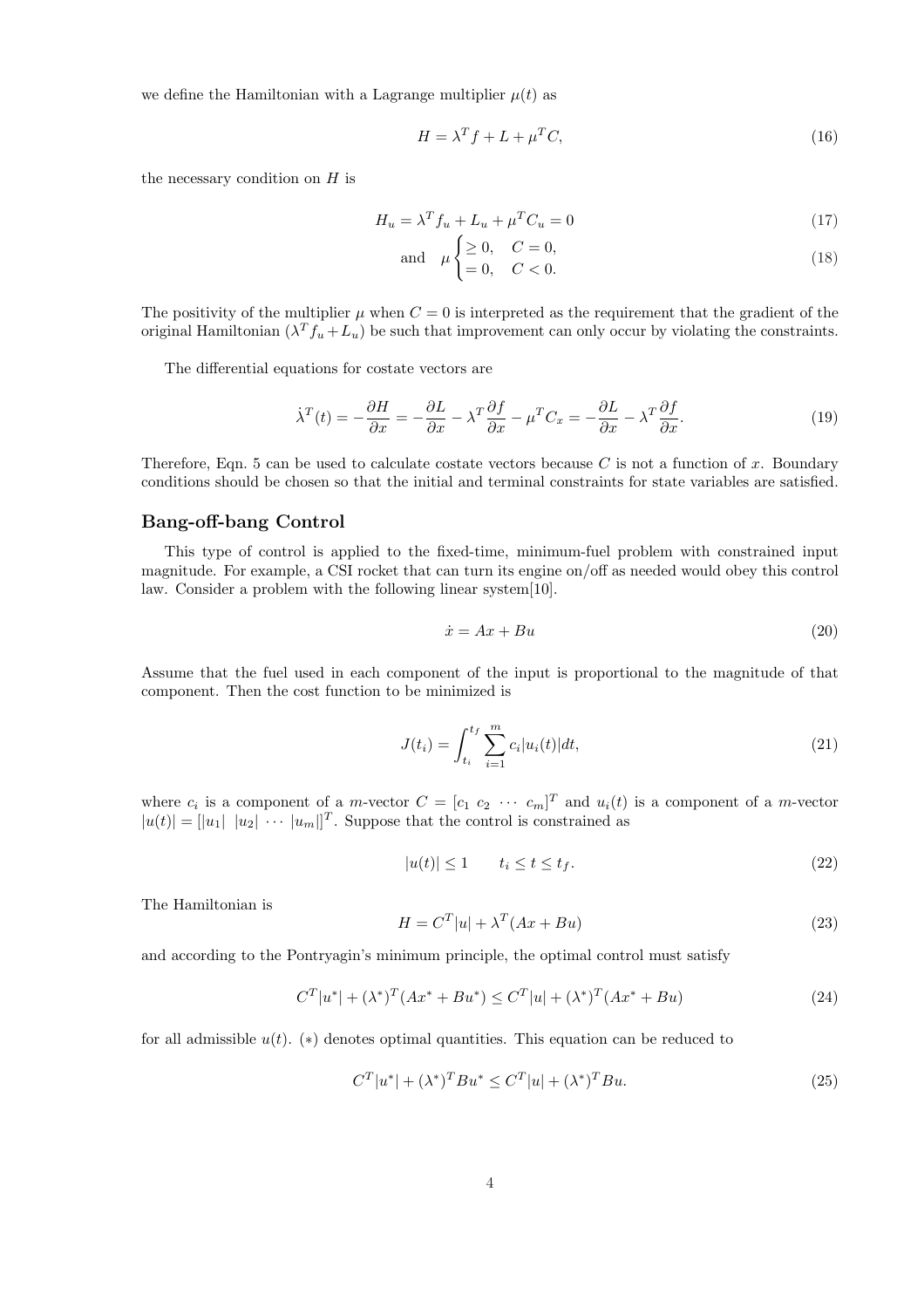If we assume that all of the m components of the control variables are independent, then

$$
|u_i^*| + \frac{(\lambda^*)^T b_i u_i^*}{c_i} \le |u_i| + \frac{(\lambda^*)^T b_i u_i}{c_i},\tag{26}
$$

where  $b_i$  are the columns of B. Since

$$
|u_i| = \begin{cases} u_i, & u_i \ge 0\\ -u_i, & u_i \le 0 \end{cases}
$$
 (27)

we can write the quantity we are trying to minimize by selection of  $u_i(t)$  as

$$
q_i(t) = |u_i| + \frac{b_i^T \lambda u_i}{c_i} = \begin{cases} \left(1 + b_i^T \lambda / c_i\right) |u_i|, & u_i \ge 0\\ \left(1 - b_i^T \lambda / c_i\right) |u_i|, & u_i \le 0 \end{cases}
$$
\n(28)

Control to Minimize  $q_i$ .

Fig. 1 shows the relationship between  $q_i$  and  $b_i^T \lambda u_i$  for  $u_i = 1, u_i = 0$ , and  $u_i = -1$ . When  $-1 < u_i(t) < 1$ ,  $q_i(t)$  takes on values inside the shaded area. Therefore, if we neglect the singular points  $(b_i^T \lambda / c_i = 1 \text{ or } -1)$ , the control can be expressed as

$$
u_i(t) = \begin{cases} 1, & b_i^T \lambda / c_i < -1 \\ 0, & -1 < b_i^T \lambda / c_i < 1 \\ -1, & 1 < b_i^T \lambda / c_i. \end{cases} \tag{29}
$$

This is called a bang-off-bang control law.

#### EQUATIONS OF MOTION

From rocket propulsion fundamentals and using Newton's law for a variable mass body, the equation of motion of a spacecraft is

$$
m\ddot{\vec{r}} = \dot{m}\vec{c} + m\vec{g} \tag{30}
$$

where  $\vec{c}$  is the exhaust velocity, and  $\dot{m}$  is mass flow rate. This equation of motion is expressed in Cartesian coordinates by a set of differential equations for a position vector  $\vec{r}$  and a velocity vector  $\vec{V}$ . The spacecraft's mass is also obtained by a differential equation for the mass  $m$ .

$$
f = \begin{bmatrix} \dot{\vec{r}} \\ \dot{\vec{V}} \\ \dot{m} \end{bmatrix} = \begin{bmatrix} \vec{V} \\ -\mu \vec{r}/r^3 + \vec{T}/m \\ -T^2/2P_J \end{bmatrix}
$$
(31)

In order to minimize fuel consumption, the thrust vector  $\vec{T}$  should be appropriately controlled throughout the trajectory.  $\vec{T}$  is the only variable that can be controlled and is expressed by a control vector  $\vec{u}$ . The expression for  $\vec{u}$  is defined for each different type of problem shown in the subsequent few pages.  $\vec{u}$  is defined so that each problem is solved most effectively. Note that  $\dot{m}$ ,  $P_J$ ,  $I_{sp}$ , and T have the following relationship:

$$
P_J = -\frac{T^2}{2m} \tag{32}
$$

$$
T = -\dot{m}g_0 I_{sp} \tag{33}
$$



Figure 1: Bang-off-bang Control: Choosing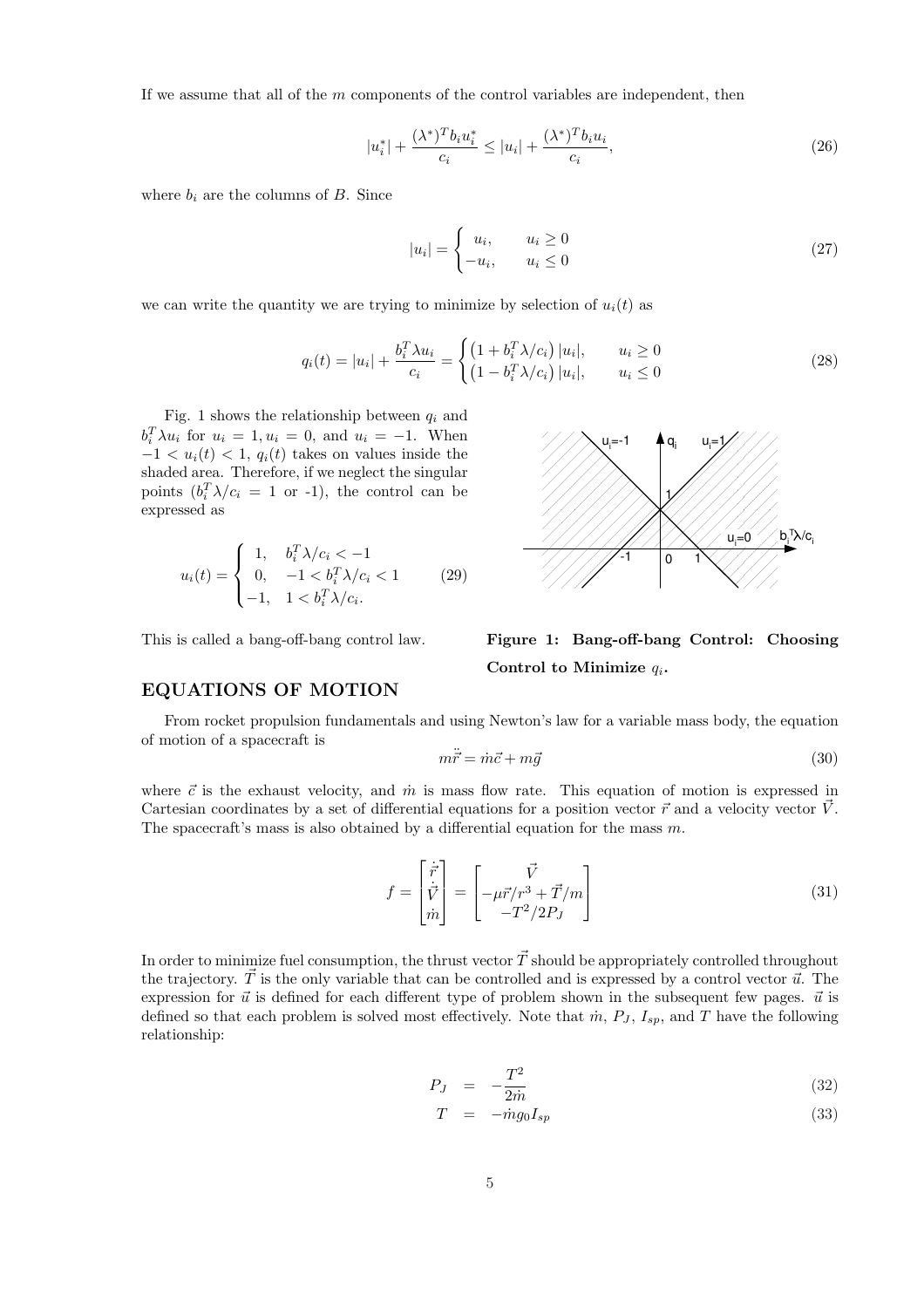# VSI – No Constraints on  $I_{sp}$

For this problem, control variables are the same as the components of the thrust vector.

$$
\vec{u} = \begin{bmatrix} u_0 \\ u_1 \\ u_2 \end{bmatrix} = \begin{bmatrix} T_x \\ T_y \\ T_z \end{bmatrix}
$$
\n(34)

Then the equations of motion are

$$
f = \begin{bmatrix} \dot{x} \\ \dot{y} \\ \dot{z} \\ \dot{v} \\ \dot{w} \\ \dot{m} \end{bmatrix} = \begin{bmatrix} u \\ v \\ w \\ -\mu x / r^3 + T_x / m \\ -\mu y / r^3 + T_y / m \\ -\mu z / r^3 + T_z / m \\ -\mu z / r^3 + T_z / m \\ -(T_x^2 + T_y^2 + T_z^2) / 2P_J \end{bmatrix} .
$$
 (35)

This type of problem can be solved with the method explained in the subsection on VSI Constrained  $\mathcal{I}_{sp}$  in the section SAMURAI.

# VSI – Inequality Constraints on  $I_{sp}$

For this type of problem, the following control variables are used:

$$
\vec{u} = \begin{bmatrix} u_0 \\ u_1 \\ u_2 \\ u_3 \end{bmatrix} = \begin{bmatrix} l_x \\ l_y \\ l_z \\ T \end{bmatrix}
$$
\n(36)

where T is the magnitude of thrust,  $l_x, l_y, l_z$  are the direction cosines of the direction of thrust in the inertial frame, and are subject to  $l_x^2 + l_y^2 + l_z^2 = 1$ . Then the equations of motion are

$$
f = \begin{bmatrix} \dot{\vec{r}} \\ \dot{\vec{V}} \\ \dot{m} \end{bmatrix} = \begin{bmatrix} \vec{V} \\ -\mu \vec{r}/r^3 + \vec{l}T/m \\ -T^2/2P_J. \end{bmatrix}
$$
(37)

. The Hamiltonian of this system is

$$
H = \vec{\lambda}_r \cdot \vec{V} - \frac{\mu}{r^3} \vec{\lambda}_V \cdot \vec{r} + \vec{l} \cdot \vec{\lambda}_V T/m - \lambda_m T^2 / 2P_J
$$
  

$$
= \vec{\lambda}_r \cdot \vec{V} - \frac{\mu}{r^3} \vec{\lambda}_V \cdot \vec{r} - \frac{\lambda_m}{2P_J} \left( T - \frac{\vec{l} \cdot \vec{\lambda}_V P_J}{m \lambda_m} \right)^2 + \frac{(\vec{l} \cdot \vec{\lambda}_V)^2 P_J}{2m^2 \lambda_m}.
$$
 (38)

According to the Pontryagin's maximum principle, the thrust vector must be selected in such a manner so as to maximize H at each instant of time. Therefore, we choose  $\vec{l}$  parallel to  $\vec{\lambda}_V$ . Then  $\vec{l}$  and T are expressed as

$$
\vec{l} = \begin{bmatrix} l_x & l_y & l_z \end{bmatrix}^T = \vec{\lambda}_V / \lambda_V, \qquad \vec{\lambda}_V = \begin{bmatrix} \lambda_u & \lambda_v & \lambda_w \end{bmatrix}^T
$$
(39)

$$
T = \frac{P_J \lambda_V}{m \lambda_m} \tag{40}
$$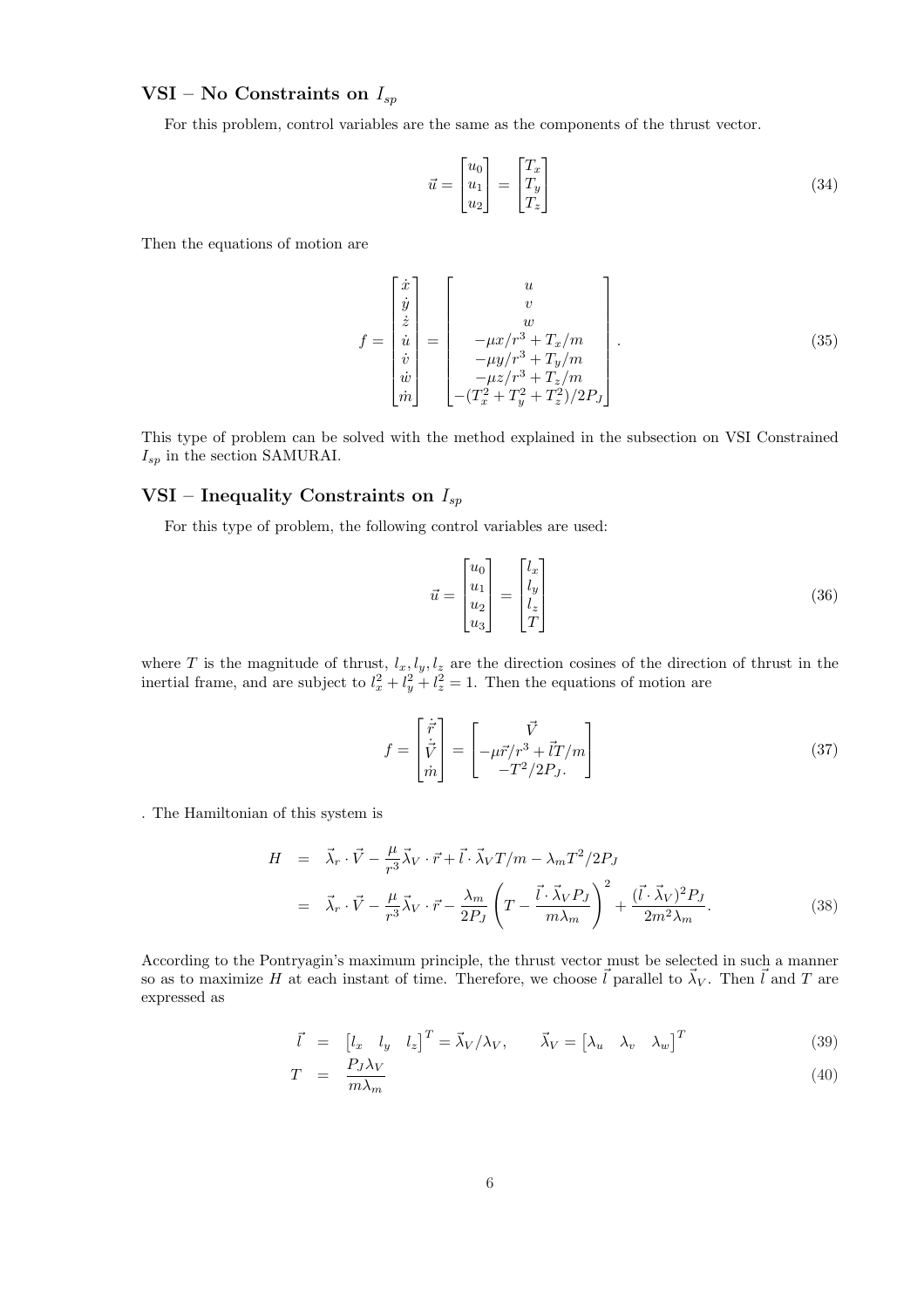. The vector  $\vec{l}$  is called the primer vector [12]. The equations of motion and the control vector are

$$
f = \begin{bmatrix} \dot{x} \\ \dot{y} \\ \dot{z} \\ \dot{u} \\ \dot{v} \\ \dot{w} \\ \dot{m} \end{bmatrix} = \begin{bmatrix} u \\ v \\ -\mu x / r^3 + l_x T / m \\ -\mu y / r^3 + l_y T / m \\ -\mu z / r^3 + l_z T / m \\ -T^2 / 2P_J \end{bmatrix}, \qquad \vec{u} = \begin{bmatrix} u_0 \\ u_1 \\ u_2 \\ u_3 \end{bmatrix} = \begin{bmatrix} l_x \\ l_y \\ l_z \\ T \end{bmatrix}.
$$
 (41)

Therefore, solving this type of problem is the same as finding the Lagrange multipliers.

# CSI – Continuous Thrust

For continuous thrust, the propellant mass is proportional to the time of flight. That means that if the thrust magnitude is the same for any two missions with the same times of flight, the fuel requirements are the same. The problems dealt with in this research are fixed time problems, so the propellant mass cannot be used as the performance index. For this type of problem, the following performance index is used:

$$
J = (u(t_f) - u_{target})^2 + (v(t_f) - v_{target})^2 + (w(t_f) - w_{target})^2
$$
 (42)

and the terminal constraints are

$$
\psi = \begin{bmatrix} x(t_f) - x_{target} \\ y(t_f) - y_{target} \\ z(t_f) - z_{target} \end{bmatrix} = 0.
$$
\n(43)

Because the thrust magnitude is fixed, there are two control variables. ·  $\overline{a}$ ·  $\overline{a}$ 

$$
\vec{u} = \begin{bmatrix} u_0 \\ u_1 \end{bmatrix} = \begin{bmatrix} \eta \\ \xi \end{bmatrix} \tag{44}
$$

X

 $F_{I}$ 

Z

Then the equations of motion are

$$
f = \begin{bmatrix} \dot{x} \\ \dot{y} \\ \dot{z} \\ \dot{u} \\ \dot{v} \\ \dot{w} \\ \dot{m} \end{bmatrix} = \begin{bmatrix} u \\ v \\ w \\ -\mu x/r^3 + T \cos \eta \cos \xi/m \\ -\mu y/r^3 + T \sin \eta \cos \xi/m \\ -\mu z/r^3 + T \sin \xi/m \\ -T^2/2P_J \end{bmatrix} . \tag{45}
$$

#### CSI – Bang-off-bang Control

For this type of problem, the thrust level is restricted so that it can take either the maximum value  $(T_{max})$  or the minimum value (0). Because  $T = 2P_J/c$ , the Hamiltonian can be expressed as follows using the primer vector.

$$
H = \vec{\lambda}_r \cdot \vec{V} - \frac{\mu}{r^3} \vec{\lambda}_V \cdot \vec{r} + T \left( \vec{l} \cdot \vec{\lambda}_V / m - \lambda_m / c \right)
$$
  
=  $\vec{\lambda}_r \cdot \vec{V} - \frac{\mu}{r^3} \vec{\lambda}_V \cdot \vec{r} + T S$  (46)

Figure 2: In-plane Thrust Angle  $\eta$  and Out-of-plane Thrust Angle  $\xi$  in the Inertial Frame.

Y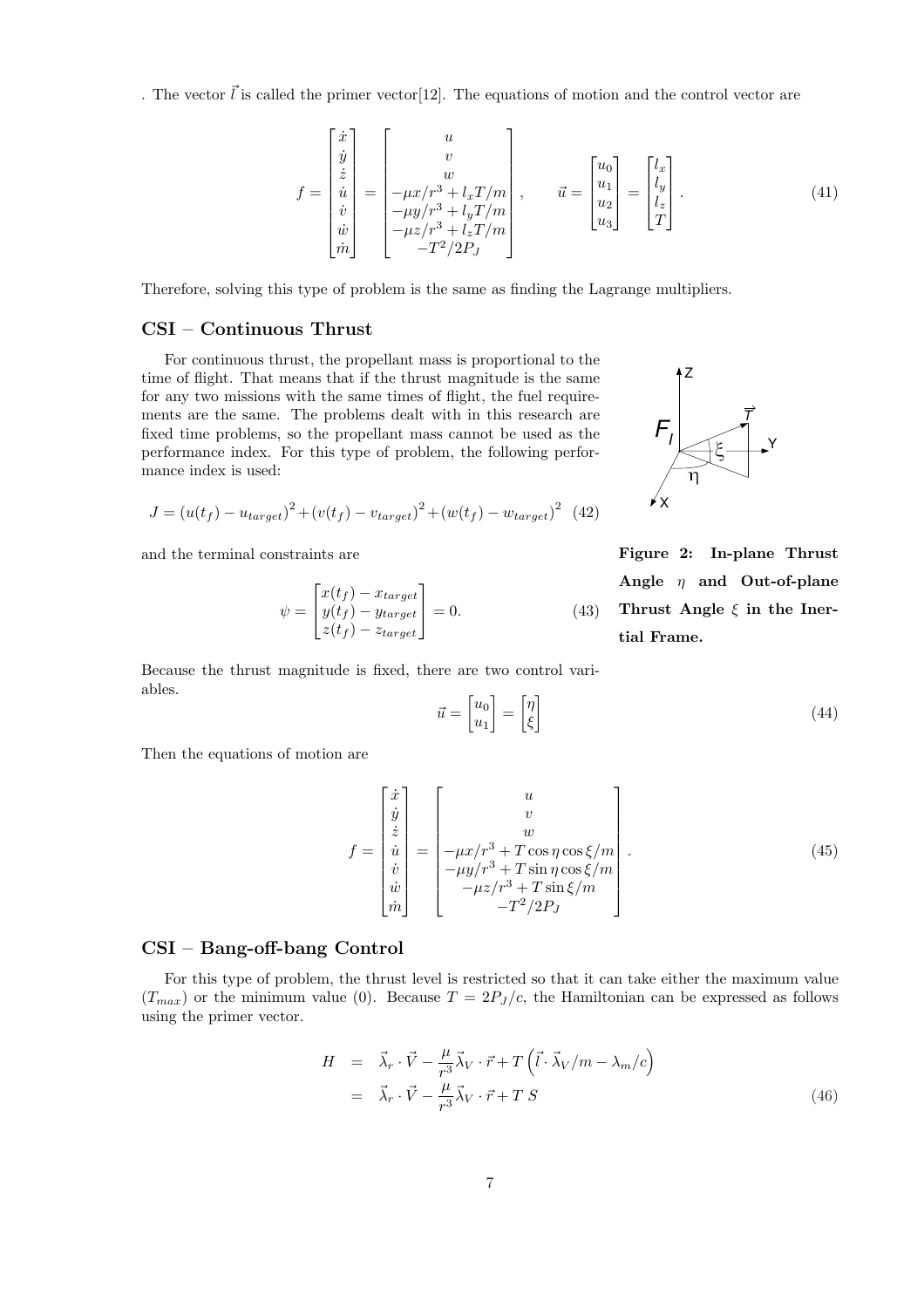where  $S$  is the switching function

$$
S = \vec{l} \cdot \vec{\lambda}_V / m - \lambda_m / c \tag{47}
$$

. To maximize the Hamiltonian, we choose the thrust level according to the switching function.

$$
\begin{cases} \text{when } S > 0, \ T = T_{max} \\ \text{when } S < 0, \ T = 0 \end{cases}
$$
 (48)

The equations of motion and the control vector are the same as the VSI constrained case.

$$
f = \begin{bmatrix} \dot{x} \\ \dot{y} \\ \dot{z} \\ \dot{u} \\ \dot{v} \\ \dot{w} \\ \dot{m} \end{bmatrix} = \begin{bmatrix} u \\ v \\ w \\ -\mu x/r^3 + l_x T/m \\ -\mu y/r^3 + l_y T/m \\ -\mu z/r^3 + l_z T/m \\ -T^2/2P_J \end{bmatrix}, \qquad \vec{u} = \begin{bmatrix} u_0 \\ u_1 \\ u_2 \\ u_3 \end{bmatrix} = \begin{bmatrix} l_x \\ l_y \\ l_z \\ T \end{bmatrix}
$$
(49)

# High Thrust



Figure 3: Switching Function and Switching Times for Bang-Off-Bang Control.

When a high thrust propulsion system (mostly chemical) is used, burn time is ususally very short compared to the entire mission duration. At the beginning of the mission the spacecraft fires an engine to gain enough velocity to reach the target planet, and once it approaches the target planet, it burns again for either an orbital insertion or a landing. This burn process can be simulated with two instantaneous burns at the beginning and at the end, and the rest of the time the spacecraft is assumed to obey Newton's law. Therefore a high thrust trajectory can be solved without integrating the equations of motion once we know positions of the planets. The

Gauss problem (or Lambert's problem) solves such a trajectory.

The Gauss problem is defined as follows: Find  $\vec{v}_1$  and  $\vec{v}_2$  from a given  $\vec{r}_1$ ,  $\vec{r}_2$ , the time of flight t from  $\vec{r}_1$  to  $\vec{r}_2$ , and the direction of motion. The two vectors  $\vec{r}_1$  and  $\vec{r}_2$  uniquely define the plane of the transfer orbit unless they are collinear and in opposite directions( $\Delta \nu = \pi$ ,  $\Delta \nu$  is the angle between  $\vec{r}_1$  and  $\vec{r}_2$ ), and the relationship between the four vectors  $\vec{r}_1$ ,  $\vec{r}_2$ ,  $\vec{v}_1$ , and  $\vec{v}_2$  are expressed by two scalar functions, f and g, and their time derivatives as follows:

$$
\vec{r}_2 = f\vec{r}_1 + g\vec{v}_1 \tag{50}
$$

$$
\vec{v}_1 = \frac{\vec{r}_2 - f\vec{r}_1}{g} \tag{51}
$$

$$
\vec{v}_2 = \dot{f}\vec{r}_1 + \dot{g}\vec{v}_1 \tag{52}
$$

where

$$
f = 1 - \frac{r_2}{p} (1 - \cos \Delta \nu) \tag{53}
$$

$$
g = \frac{r_1 r_2 \sin \Delta \nu}{\sqrt{\mu p}} \tag{54}
$$

$$
\dot{f} = \sqrt{\frac{\mu}{p}} \frac{(1 - \cos \Delta \nu)}{\sin \Delta \nu} \left( \frac{1 - \cos \Delta \nu}{p} - \frac{1}{r_1} - \frac{1}{r_2} \right)
$$
(55)

$$
\dot{g} = 1 - \frac{r_1}{p} (1 - \cos \Delta \nu). \tag{56}
$$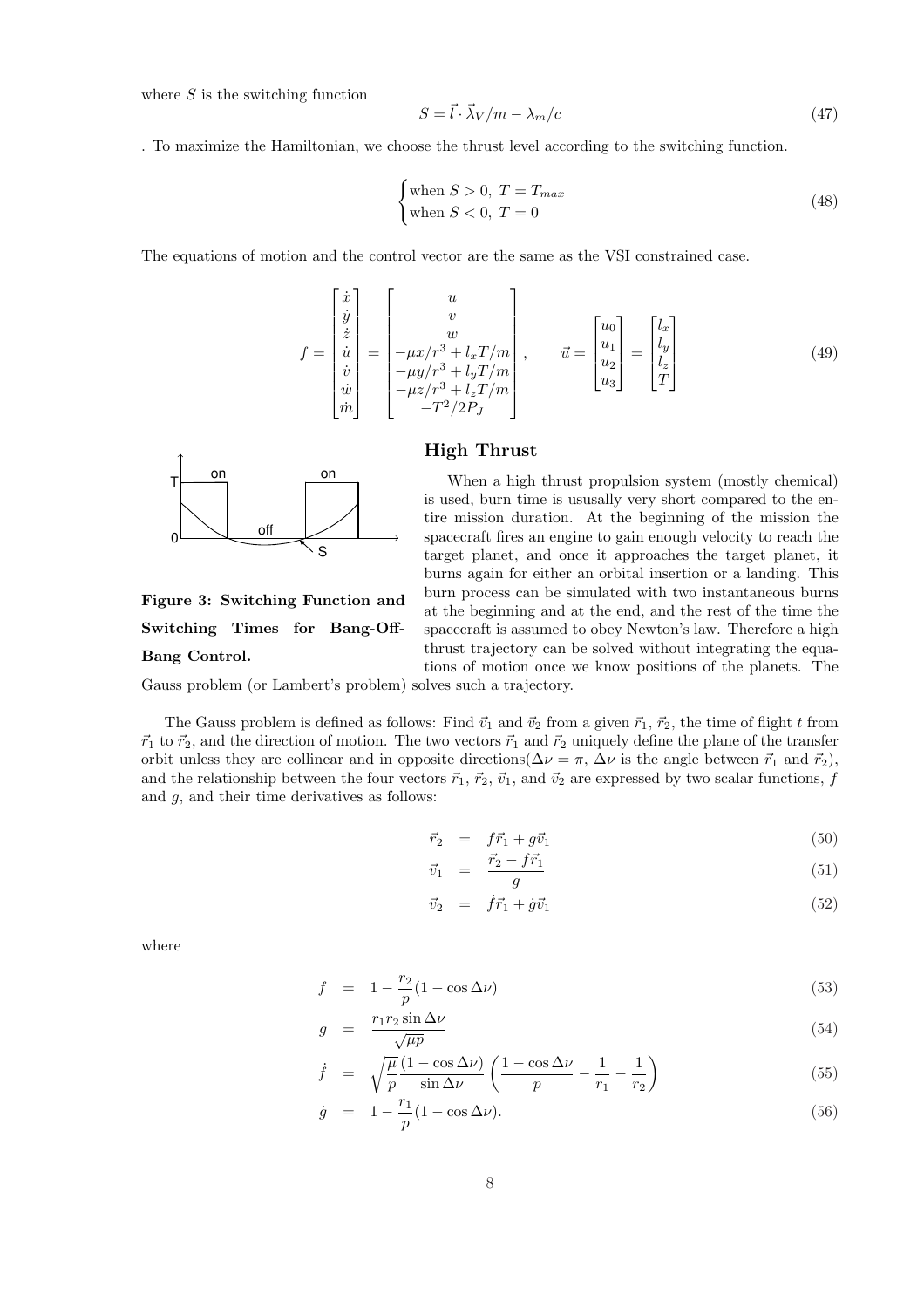

Figure 4: Schematic Diagram of Forming of Gravity Assist Maneuver.

The methods to solve the Gauss problems are described in several references such as Bate, Mueller, and White [14].

#### Swing-by

The use of a swing-by is a technique that is referred to as a "gravity assist"[16], and is used to reduce the propulsive velocity budget. Suppose that the position and velocity of the spacecraft in the heliocentric coordinate system  $(\vec{r}_{sc1}^h$  and  $\vec{V}_{sc1}^h$  are known at time  $t_1$ . The spacecraft enters the sphere of influence of a swing-by body whose position in the heliocentric coordinates is  $\vec{r}_{pl1}^h = \vec{r}_{pl}(t_1)$  and velocity is  $\vec{V}_{pl1}^h = \vec{V}_{pl}(t_1)$  as shown in Fig. )[15]. The coordinates are transferred from heliocentric coordinates to planetocentric coordinates and the position and velocity vector of the spacecraft with respect to the swing-by planet  $(\vec{r}_{sc1}^{pl} \text{ and } \vec{V}_{sc1}^{pl})$  are obtained.

$$
\vec{r}_{sc1}^{pl} = [x_1 \ y_1 \ z_1]^T = R[h \to pl](\vec{r}_{rc1}^h - \vec{r}_{pl1}^h), \quad |\vec{r}_{sc1}^{pl}| = r_{SOI} \tag{57}
$$

$$
\vec{V}_{sc1}^{pl} = [u_1 \ v_1 \ w_1]^T = R[h \to pl](\vec{V}_{rc1}^h - \vec{V}_{pl1}^h)
$$
\n(58)

Here  $r_{SOI}$  is the radius of the planetary sphere of influence (SOI) and  $R[h \rightarrow pl]$  is the transformation matrix from heliocentric coordinates to planetocentric coordinates at this moment.

The gravity assist maneuver results in a rotation of the spacecraft velocity vector after hyperbolic flyby of the planet. The angle of rotation of the spacecraft velocity is

$$
\phi = 2 \arctan \frac{\mu_{pl}}{\beta v_{\infty}^2}.
$$
\n(59)

To determine the coordinates of the spacecraft "exit" point on the sphere of influence, the following relationships are used and shown in Fig.):

$$
\phi^* = \pi + \phi - 2\gamma; \quad \gamma = \arcsin \frac{\beta}{r_{SOI}}.\tag{60}
$$

Here  $\mu_{pl}$  is the gravitational parameter of the swing-by planet,  $v_{\infty} = (v_1^2 - 2\mu_{pl}/r_1)^{1/2}$  is the hyperbolic excess velocity of the spacecraft with respect to the swing-by planet, and beta is the impact parameter. Because there is no propulsive energy added to the spacecraft inside the SOI,  $v_{\infty} = |\vec{V}_{sc}^{pl}| = |\vec{V}_{sc}^{pl}|$ .



Figure 5: Swing-by: Inside the SOI.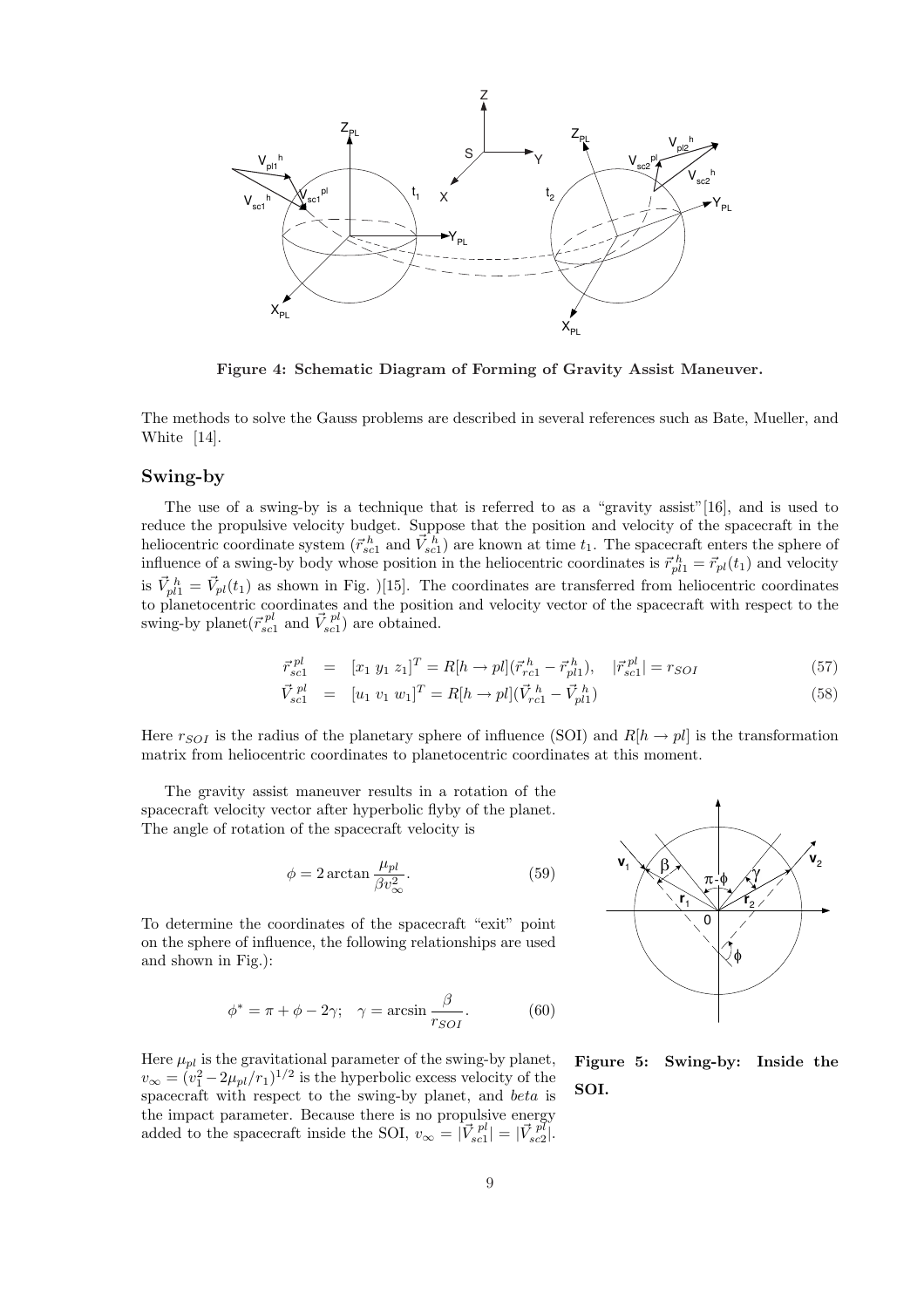Note that the following restriction may be imposed on  $\beta$ :

$$
\beta \ge \beta_{min} = r_{p_{min}} \sqrt{1 + \frac{2\mu_{pl}}{r_{p_{min}} v_{\infty}^2}},\tag{61}
$$

where  $r_{p_{min}}$  is the minimum admissible distance in the periapsis of the swing-by parabola and is determined by

$$
r_{p_{min}} = r_{pl} + h_{atm} \tag{62}
$$

where  $r_{pl}$  is the radius of the planet and  $h_{atm}$  is the height of the atmosphere if one exists.

With the above expressions for  $\phi$  and  $\phi^*$ , the coordinates of the spacecraft exit point from the sphere of influence,  $\vec{r}_{sc2}^{pl} = [x_2 \ y_2 \ z_2]^T$ , and the coordinates of the spacecraft velocity in the planetocentric coordinate system,  $\vec{V}_{sc2}^{pl} = [u_2 \ v_2 \ w_2]^T$ , can be written as:

$$
\vec{r}_{sc2}^{pl} = \begin{bmatrix} x_2 \\ y_2 \\ z_2 \end{bmatrix} = \Omega(\phi^*) \vec{r}_{sc1}^{pl} = \Omega(\phi^*) \begin{bmatrix} x_1 \\ y_1 \\ z_1 \end{bmatrix}
$$
\n(63)

$$
\vec{V}_{sc2}^{pl} = \begin{bmatrix} u_2 \\ v_2 \\ w_2 \end{bmatrix} = \Omega(\phi)\vec{V}_{sc1}^{pl} = \Omega(\phi) \begin{bmatrix} u_1 \\ v_1 \\ w_1 \end{bmatrix}
$$
\n(64)

. The transformation matrix  $\Omega$  is written as

$$
\Omega = \begin{bmatrix} h_x h_x (1 - \cos \phi) + \cos \phi & h_x h_y (1 - \cos \phi) - h_z \sin \phi & h_z h_x (1 - \cos \phi) + h_y \sin \phi \\ h_x h_y (1 - \cos \phi) + h_z \sin \phi & h_y h_y (1 - \cos \phi) + \cos \phi & h_y h_z (1 - \cos \phi) - h_x \sin \phi \\ h_z h_x (1 - \cos \phi) - h_y \sin \phi & h_y h_z (1 - \cos \phi) + h_x \sin \phi & h_z h_z (1 - \cos \phi) + \cos \phi \end{bmatrix}
$$
(65)

where  $[h_x, h_y, h_z]$  are the unit vector of angular momentum,  $\vec{r}_{sc1}^{pl} \times \vec{V}_{sc1}^{pl} / |\vec{r}_{sc1}^{pl} \times \vec{V}_{sc1}^{pl}|$ .

Usually the duration of the spacecraft inside the SOI,  $\Delta t$ , is assumed to be zero. This is possible because normally  $\Delta t$  is very small compared to the entire mission duration.

# SAMURAI

Using all of the techniques introduced through the last section, a numerical analysis software application  $SAMURAI$  was developed in C++. As explained earlier,  $SAMURAI$  simulates interplanetary trajectories with different types of propulsion systems.

#### Capabilities

The engine types  $SAMURAI$  can deal with are as follows:

- VSI engine type I (variable thrust and variable  $I_{sp}$ , no limit for  $I_{sp}$ )
- VSI engine type II (variable thrust and variable  $I_{sp}$ , with an upper limit for  $I_{sp}$ )
- CSI engine type I (constant thrust and constant  $I_{sp}$ , continuous burn)
- CSI engine type II (constant thrust and constant  $I_{sp}$ , bang-off-bang control)
- High thrust engine (idealized instantaneous burn)

Fig. shows examples of thrust histories for these engines. A VSI engine type I can modulate its thrust and  $I_{sp}$  without limit. Without an upper limit, the  $I_{sp}$  for this type of engine may sometimes reach very high values, such as several hundred thousand seconds. This is impossible to achieve in reality because there are physical constraints on such an engine. For a VSI type II engine, users can specify an upper limit for  $I_{sp}$  in order to simulate such a constraint. For both VSI engine types, the power is fixed at its maximum level. Note that imposing an upper limit on  $I_{sp}$  is the same as imposing a lower limit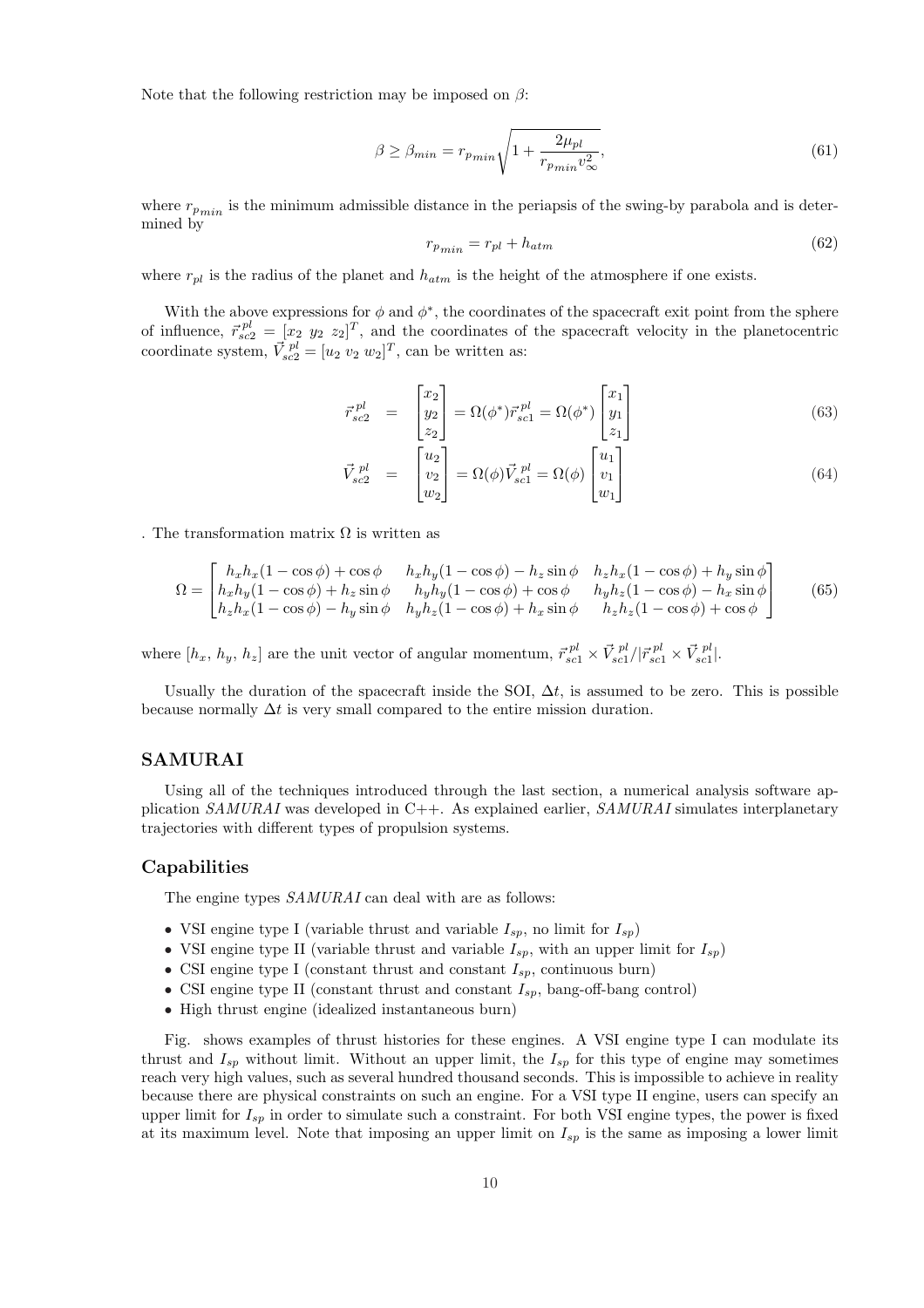

Figure 6: Examples of Thrust Histories.

on the thrust. A CSI type I engine operates with a given thrust magnitude throughout the mission, so total fuel consumption is proportional to the time of flight. SAMURAI calculates the minimum thrust level while satisfying the target conditions. A CSI type II engine can turn its power on and off to avoid unnecessary fuel consumption, resulting in a bang-off-bang control. Users need to input the thrust level of the engine so that the switching times will be calculated. The high thrust engine modeled in this research is a representative engine that fires for infinitesimally small amounts of time at departure and arrival. Users need to specify the value of  $I_{sp}$ .

For these different types of engines,  $SAMURAL$  calculates a control history (thrust direction and magnitude) that minimizes the fuel consumption for a given time of flight and given endpoint conditions (position and velocity vectors). Users can specify the endpoint conditions with the following options:

- If users would like to use the actual ephemeris data of the planets, the departure date, time of flight, ID number of the departure planet, and ID number of the arrival planet should be input. From the departure date and time of flight, planets' positions and velocities are calculated using the ephemeris data.
- If users would like to create their own planets, positions and velocities of departure and arrival points and time of flight are required. These values are directly used as the endpoint conditions.

In addition to calculating the trajectory for one value of the departure date and time of flight, SAMURAI has the ability to conduct a grid search with these two parameters by specifying the range of each parameter. Then SAMURAI finds the best launch date and time of flight for the given initial and final conditions. *SAMURAI* can also calculate swing-by trajectories with one swing-by planet.

#### Flow and Schemes

Fig. shows the flow chart of *SAMURAI*. First, the input data such as the number of time steps, jet power, initial mass, and upper limit for  $I_{sp}$  are read from an input file. The departure date and the arrival date are then set and the planets' positions are calculated. Once the positions of the departure and arrival planets are set, the high thrust trajectory calculation is performed using the Gauss method. With this calculation, velocities at both endpoints  $V_{HT_{ini}}$  and  $V_{HT_{fin}}$  are obtained. These values can be interpreted as the velocities required to travel between these two planets without any additional propulsive force. as the velocities required to travel between these two planets without any additional propulsive force.<br>Users can input the maximum  $C_3$ 's ( $\sqrt{C_3} = V_\infty$ ) at departure and arrival to simulate the excess velocity  $V_{\infty}$  at each planet. The spacecraft's possible maximum velocities at two endpoints are calculated with this value and the planets' velocities  $(V_{pl})$ :  $\mathbf{V}_{ini} = \mathbf{V}_{pl\_ini} + \mathbf{V}_{\infty\_ini}$  and  $\mathbf{V}_{fin} = \mathbf{V}_{pl\_fin} + \mathbf{V}_{\infty\_fin}$ . If the maximum  $V_{ini} \geq V_{HT_{ini}}$  at departure and the maximum  $V_{fin} \geq V_{HT_{fin}}$  at arrival, we do not need to calculate low thrust trajectories because the spacecraft reaches the target without any propulsive force. The results from the Gauss problem will be the answer in this case (See Fig. ). If  $V_{ini} < V_{HT_{ini}}$  or  $V_{fin} < V_{HT_{fin}}$  or both, then the computation of a low thrust trajectory is required. With the input value of  $C_3$  and the direction of motion of the spacecraft,  $V_{ini}$  and  $V_{fin}$  are calculated and are used as endpoint conditions for optimization.

When the trajectory does not do a swing-by maneuver, SAMURAI calculates the thrust history that minimizes the fuel consumption. For an optimization with a swing-by, a more complicated process is required as shown in Fig. . The first phase of the trajectory from the departure planet to the swing-by planet is calculated with a guessed value of the final velocity at the swing-by planet. At the SOI, the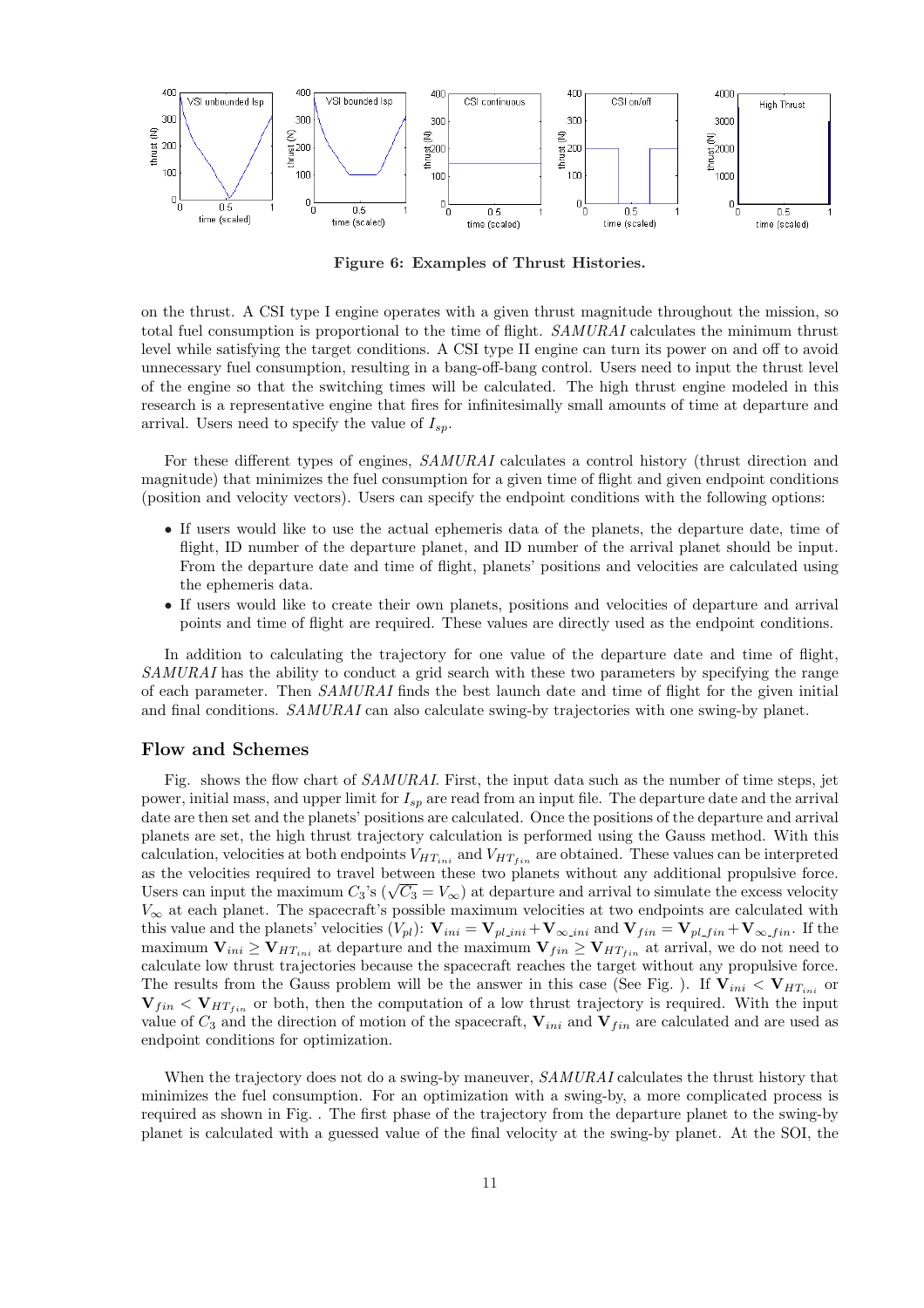

Figure 7: SAMURAI Flowchart.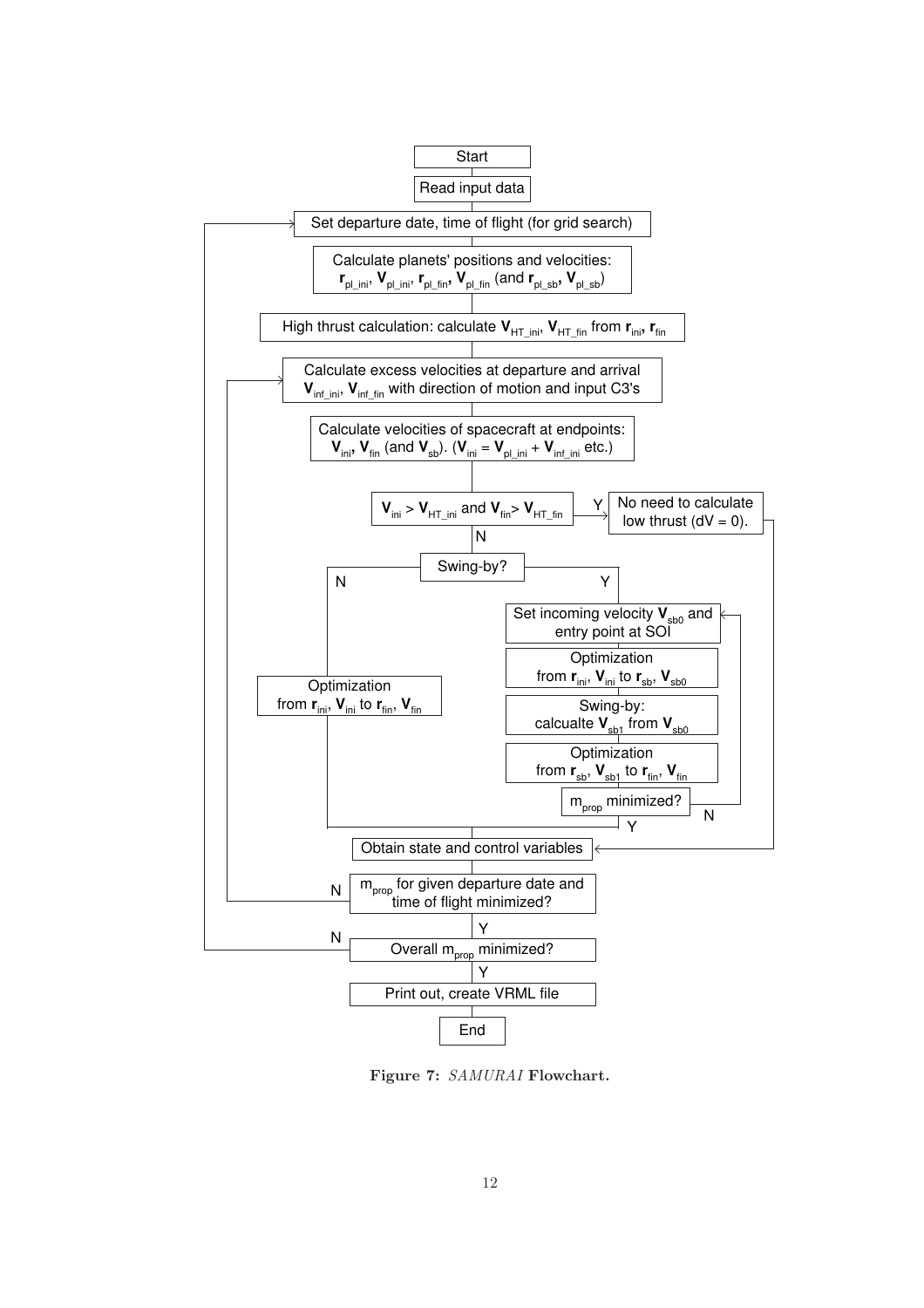swing-by planet's velocity is subtracted from the final velocity at the swing-by planet in the Heliocentric coordinates and then converted into the planetocentric incoming velocity. This incoming velocity is used as the initial velocity of the hyperbolic trajectory inside the SOI. The calculation of the trajectory inside the SOI is executed to compute the outgoing planetocentric velocity. This outgoing velocity is then converted back into the Heliocentric velocity and the swing-by planet's velocity is added.  $\Delta V$  is calculated if needed and is added to the spacecraft velocity. Using this velocity as the initial velocity of the second phase, an optimization is executed from the swing-by planet to the target planet. The overall fuel consumption for the swing-by trajectory is minimized by adjusting the incoming velocity and the entry point at the swing-by planet. Therefore, an iterative process is required until the minimum-fuel trajectory is obtained.

With the above process, the minimum-fuel trajectory for a given time of flight starting with  $V_{ini}$  and ending with  $V_{fin}$  is obtained. But we may improve this trajectory by adjusting these endpoint velocities while keeping the time of flight fixed. This is done by adjusting the direction of motion of the spacecraft with respect to the planet. Therefore the above process is iterated by adjusting the direction of motion of the spacecraft at the departure and arrival planets until the fuel consumption is minimized.

When the actual ephemeris of planets is used, a grid search may be conducted to find the best launch opportunity and the time of flight that minimizes the fuel consumption over a range of departure dates and times of flight.



Input C3 (1): Low thrust calculation is required(input C3 is used). Input C3 (2): Low thrust calculation is not required(dV is zero).

Figure 8: Input C3 and ∆V requirements.

After all of the above processes are finished, a VRML file that draws a 3D animation is created.

VSI Unconstrained  $I_{sp}$ . The computation method to obtain the histories of the control variables for an unconstrained problem is presented below. This method is called the first-order gradient algorithm[7].

- 1. Estimate a set of control variable histories,  $u(t)$ .
- 2. Integrate the system equations  $\dot{x} = f(x, u, t)$  forward with the specified initial conditions  $x(t_i)$  and the control variable histories from Step 1. Record  $x(t)$ ,  $u(t)$ , and  $\psi[x(t_f)]$ .
- 3. Determine a *n*-vector of influence functions  $p(t)$ , and a  $n \times q$  matrix of influence functions,  $R(t)$ , by backward integration of the influence equations, using  $x(t_f)$  obtained in Step 2 to determine the boundary conditions.

$$
\dot{p} = -\left(\frac{\partial f}{\partial x}\right)^T p - \left(\frac{\partial L}{\partial x}\right)^T; \ p_i(t_f) = \begin{cases} 0 & i = 1, \dots, q, \\ \left(\frac{\partial \phi}{\partial x_i}\right)_{t=t_f} & i = q+1, \dots, n, \end{cases}
$$
\n(66)

$$
\dot{R} = -\left(\frac{\partial f}{\partial x}\right)^T R; \ R_{ij}(t_f) = \begin{cases} 1, & i = j, \ i = 1, \dots n, \\ 0, & i \neq j, \ j = 1, \dots q. \end{cases} \tag{67}
$$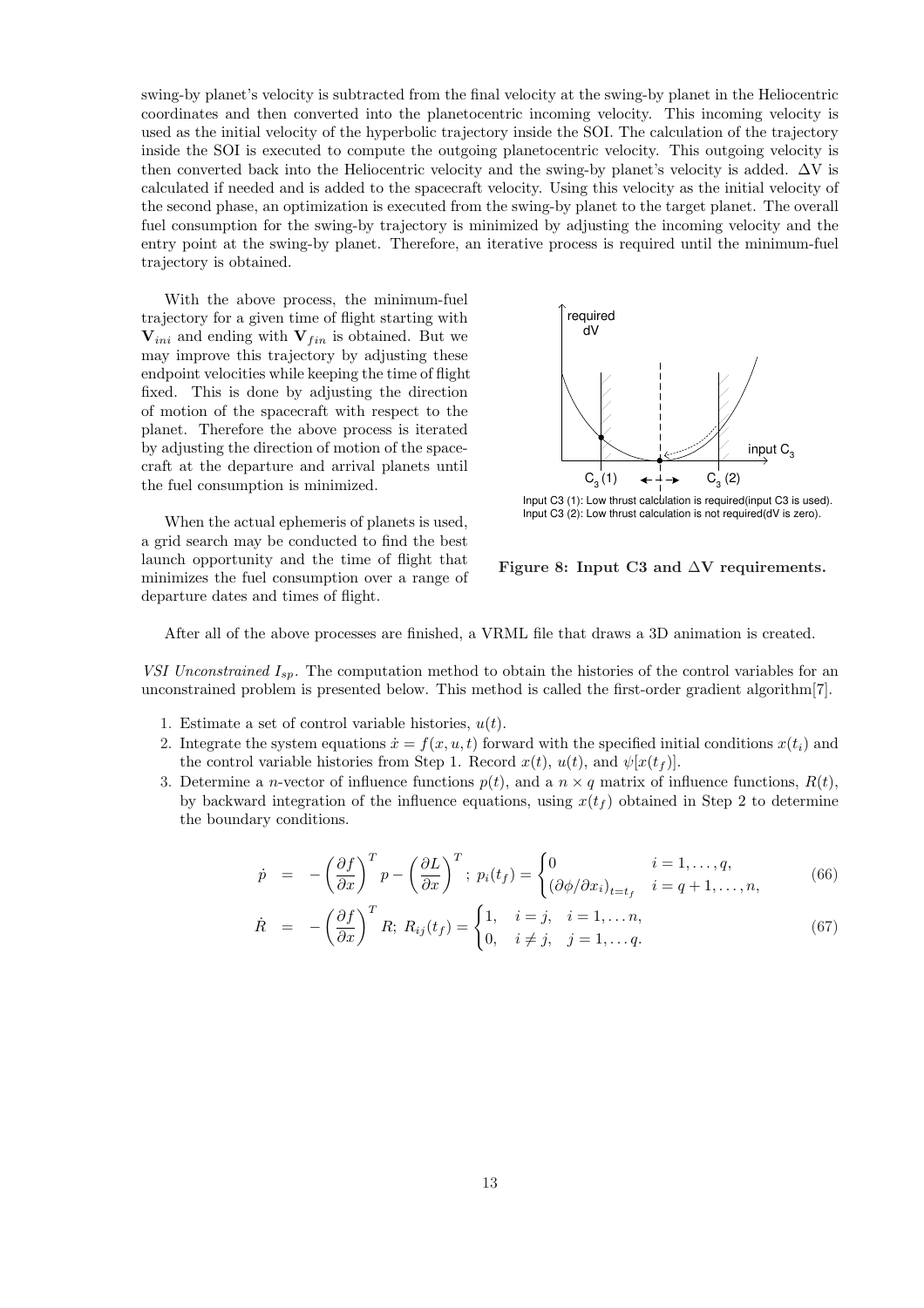4. Simultaneously with Step 3, compute the following integrals:

$$
I_{\psi\psi} = \int_{t_i}^{t_f} R^T \frac{\partial f}{\partial u} W^{-1} \left(\frac{\partial f}{\partial u}\right)^T R dt \quad [(q \times q) \text{-matrix}]
$$
\n
$$
f(t_f \left(\frac{\partial f}{\partial u}\right)^T R) = \left(\frac{\partial f}{\partial u}\right)^T R \frac{d}{dx} \quad [(q \times q) \text{-matrix}]
$$
\n(68)

$$
I_{J\psi} = I_{\psi J}^T = \int_{t_i}^{t_f} \left( p^T \frac{\partial f}{\partial u} + \frac{\partial L}{\partial u} \right) W^{-1} \left( \frac{\partial f}{\partial u} \right)^T R dt \quad [q\text{-row vector}] \tag{69}
$$

$$
I_{JJ} = \int_{t_i}^{t_f} \left( p^T \frac{\partial f}{\partial u} + \frac{\partial L}{\partial u} \right) W^{-1} \left[ \left( \frac{\partial f}{\partial u} \right)^T p + \left( \frac{\partial L}{\partial u} \right)^T \right] dt \tag{70}
$$

where W is a  $m \times m$  positive-definite matrix and  $I_{JJ}$  is a scalar.

- 5. Define  $\delta \psi = -\epsilon \psi[x(t_f)], 0 < \epsilon \leq 1$  such that the next nominal solution is closer to the desired values  $\psi[x(t_f)] = 0$ . Then determine  $\nu$  from  $\nu = -[I_{\psi\psi}]^{-1}(\delta\psi + I_{\psi J})$ .
- 6. Repeat Steps 1 through 6, using an improved estimate of  $u(t)$ , where

$$
\delta u(t) = -[W(t)]^{-1} \left[ \frac{\partial L}{\partial u} + [p(t) + R(t)\nu]^T \frac{\partial f}{\partial u} \right]^T.
$$
\n(71)

Stop when  $\psi[x(t_f)] = 0$  and  $I_{JJ} - I_{J\psi} I_{\psi\psi}^{-1} I_{\psi J} = 0$  to the desired degree of accuracy.

VSI Constrained  $I_{sp}$ . To solve constrained VSI problems, an initial guess for the Lagrange multiplier  $\lambda(t_i)$  is required in order to estimate the control vector at initial time. For VSI type II calculations, the results from VSI type I are used. This is because the thrust histories are similar to each other for unconstrained arcs, and the Lagrange multipliers obtained in VSI type I calculations can be used as an initial guess for VSI type II calculations.

The following steps are taken to obtain the results for VSI type II engines:

- 1. Calculate a trajectory for VSI type I.
- 2. Obtain the Lagrange multipliers  $\overline{\lambda}$  at initial time  $t_i$  from the previous step.
- 3. From  $\vec{x}$  and  $\vec{\lambda}$ , calculate the control variables:

$$
\vec{l} = [l_x \ l_y \ l_z]^T = \vec{\lambda_V} / \lambda_V, \qquad T = \frac{P_J \lambda_V}{m \lambda_m}.
$$
\n(72)

4. Integrate  $\dot{x}$  and  $\dot{\lambda}$  forward from  $t_i$  to final time  $t_f$  with the control variables obtained in the Step 3:  $\int f$  $\int f$ 

$$
\int_{t_i}^{t_f} \dot{x} dt, \qquad \int_{t_i}^{t_f} \dot{\lambda} dt \tag{73}
$$

- 5. Check if the resulting  $x(t_f)$  satisfies the terminal constraints  $\psi(t_f) = 0$ .
- 6. If not, return to Step 3 with the new values of  $\lambda(t_i)$ .  $\lambda(t_i)$  should be chosen so that it satisfies  $\psi(t_f) = 0$  AND minimizes the performance index J. Powell's method is used to estimate the next  $\lambda(t_i)$ .
- 7. Iterate until J is minimized and  $\psi(t_f) = 0$  is satisfied with the desired degree of accuracy.

CSI Continuous Thrust. The CSI type I problem (continuous thrust) is not a constrained problem. The control variables are now only two (in-plane thrust angle and out-of-plane thrust angle), hence it is simpler to optimize than the VSI type I problem that has three control variables (thrust magnitude and two angles). For constant thrust problems, the optimizer cannot find a solution if the thrust magnitude is not sufficient to reach the target. For example, if a trajectory from Earth to Pluto is desired with a time of flight of 1 year,  $I_{sp}$  of 100,000 sec, and 1 kW of jet power, then the optimizer cannot find the answer because the thrust level is too low. On the other hand, a trajectory from Earth to Mars with a 300-day time of flight, 3,000 sec of  $I_{sp}$  and 50 MW of jet power is more than what is required.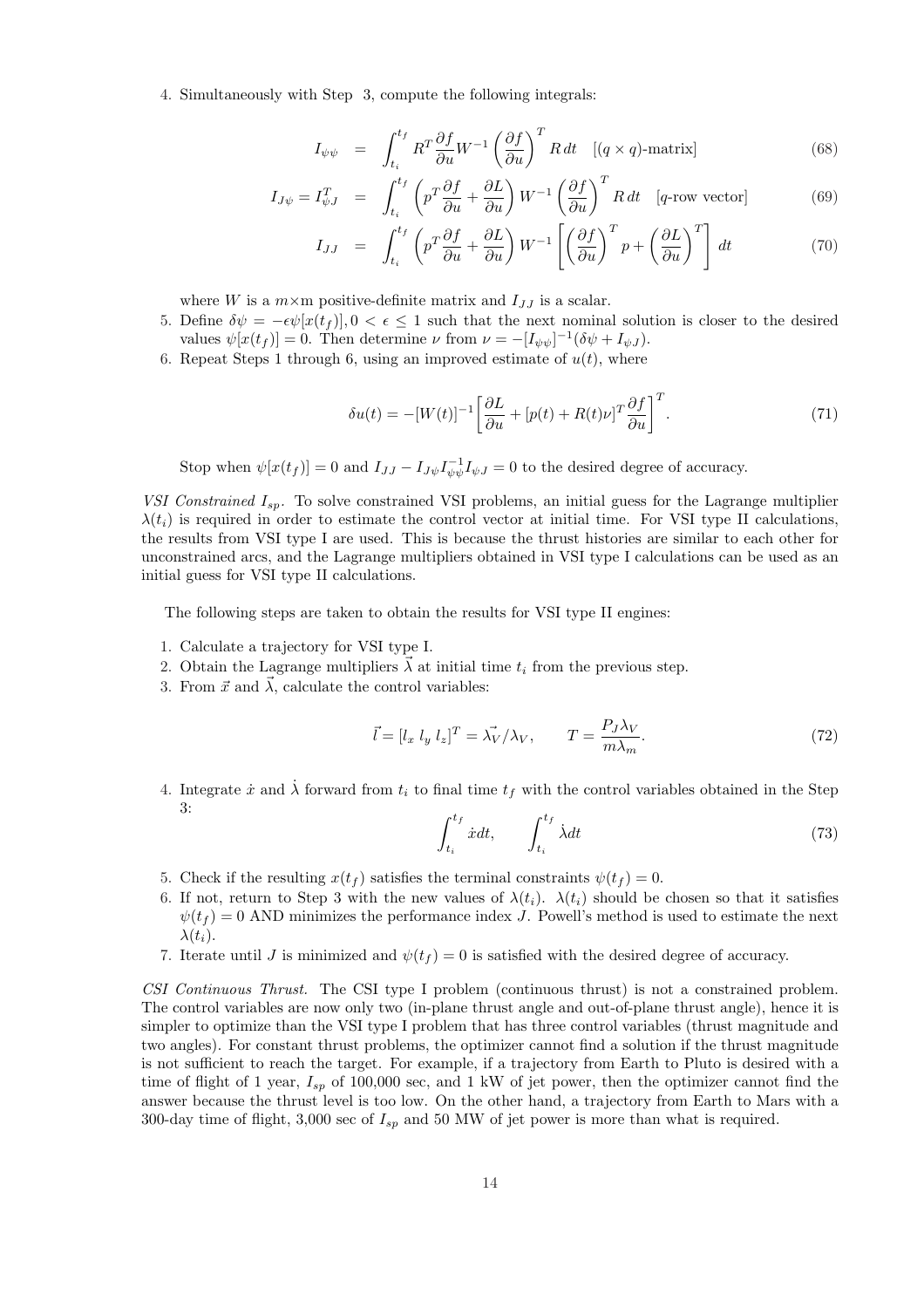SAMURAI finds the minimum thrust level while satisfying the terminal conditions using an iterative process. If the thrust level of the current iteration is not enough to reach the target, the thrust level of the next iteration is made a little bit larger than the current value. On the other hand, if starting with too much thrust, the thrust level of the next iteration is made a little bit smaller than the current iteration. The process is iterated until the minimum thrust level that satisfies the terminal conditions is found.

CSI Bang-Off-Bang. Finding the solution for CSI type II (bang-off-bang) requires finding the switching times, and the switching times are determined by the sign of the switching function. As shown previously, the switching function is a function of the Lagrange multipliers. Therefore, for CSI type II problems, an initial guess for the Lagrange multipliers is required to start the calculation. This is similar to the VSI type II case. The following steps are taken:

- 1. Calculate a trajectory for VSI type I.
- 2. Obtain the Lagrange multipliers  $\vec{\lambda}$  at initial time  $t_i$  from the previous step.
- 3. From  $\lambda(\vec{t}_0)$ , calculate the control variables  $u(t_0)$  at initial time:

$$
u = [u_0 \ u_1 \ u_2 \ u_3]^T = [l_x \ l_y \ l_z \ T]^T, l = [l_x \ l_y \ l_z]^T = \vec{\lambda}_V / \lambda_V \tag{74}
$$

T is determined by the sign of the switching function.

$$
S = \vec{l} \cdot \vec{\lambda}_V / m = \lambda_m / c \tag{75}
$$

If S is positive, T is the prescribed value, and if S is negative,  $T = 0$ .

- 4. Integrate  $\dot{x}$  and  $\dot{\lambda}$  forward from  $t_i$  to final time  $t_f$ . Control variables need to be calculated as the time step proceeds. Control variables for the next step can be calculated by the equations in the previous step.
- 5. Check if the resulting  $x(t_f)$  satisfies the terminal constraints  $\psi(t_f) = 0$ .
- 6. If not, return to step 3 with the new values of  $\lambda(t_i)$ .  $\lambda(t_i)$  should be chosen so that it satisfies  $\psi(t_f) = 0$  AND minimizes the performance index J. Powell's method is used to estimate the next  $\lambda(t_i)$ .
- 7. Iterate until J is minimized and  $\psi(t_f) = 0$  is satisfied with the desired degree of accuracy.

The switching function method described above only estimates the solution, and the terminal constraints are not usually satisfactorily met. More computation is required by increasing the burn time step by step. For example, suppose that the total time step is 300 steps, and the switching function estimates switching times as the 50th and 250th steps. If the terminal condition is not satisfactory, that means more burn time is needed. The first switching time should be greater than 50, and the second switching time should be smaller than 250. Therefore, using steps 50 and 250 as initial guesses for the switching times, the burn time is increased one by one until the terminal constraints are satisfied.

#### Input and Output

SAMURAI calculates a transfer trajectory between two planets with or without a swing-by. As stated previously, in addition to the trajectory between the actual planets, users can make up their own planetary bodies and calculate the transfer trajectory for these planets. The mandatory input data is as follows:

- Option ID number (represents engine type)
- Planet's position and velocity are defined with either one of the following:
	- Coordinates of positions and velocities of planets in the Cartesian coordinates.
	- ID number for planets (3 for Earth, 4 for Mars, etc.)
- Departure date (yyyy/mm/dd) if actual planets are used
- Time of flight (days)
- Jet power (W)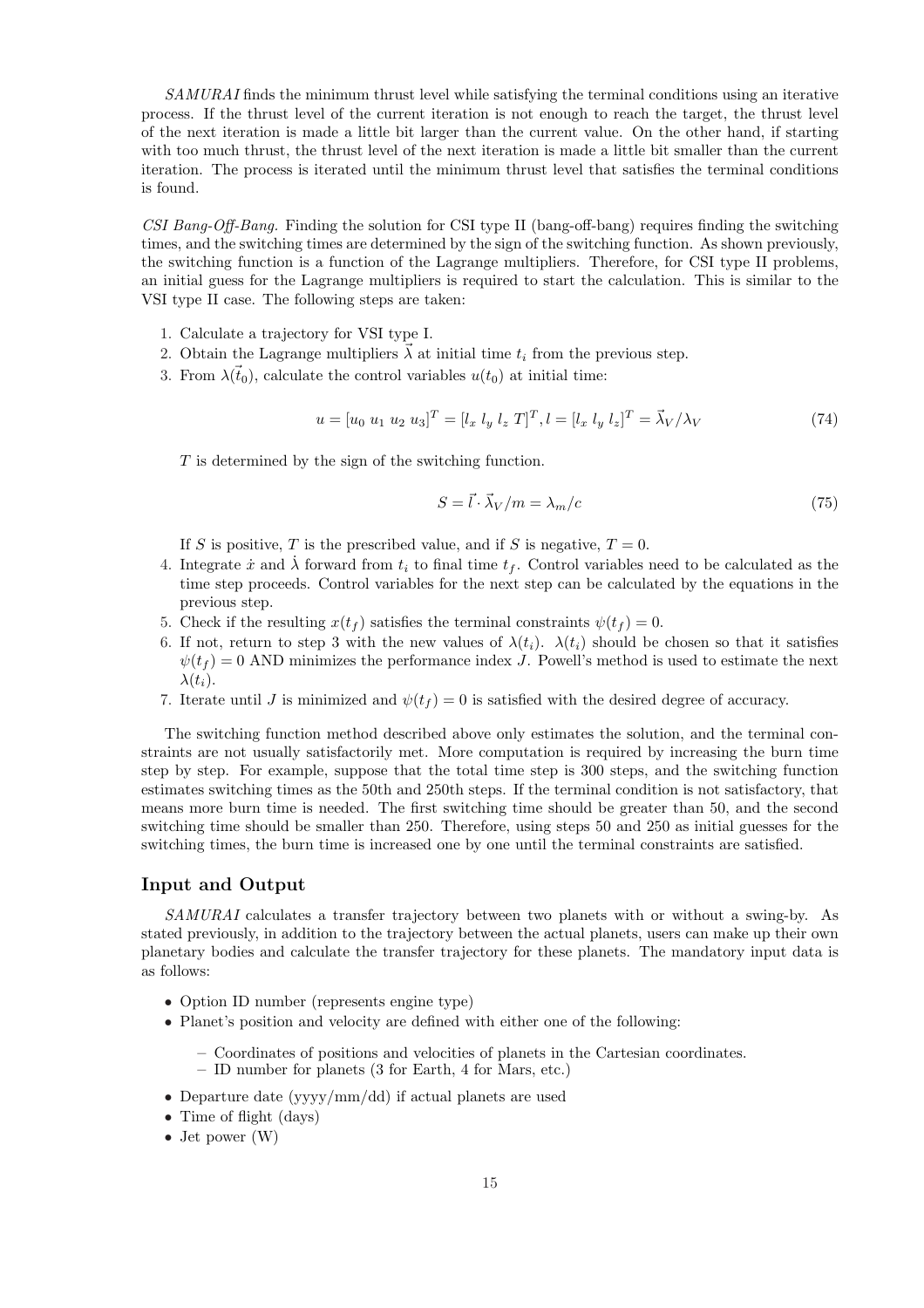

Figure 9:  $\alpha$  (in-plane thrust angle) and  $\beta$  (out-of-plane thrust angle) in the Spacecraft-centered Coordinates.

- Initial mass (kg) at the edge of the SOI
- Maximum allowable  $I_{sp}$  for VSI type II
- $I_{\rm sn}$  for CSI type II and high thrust



Figure 10: Results with SAMURAI and IPREP: ∆V Requirements for High Thrust Venus Transfer.

In addition to the above input data, users can also specify other parameters such as the maximum number of iterations and the tolerance for terminal conditions.

Output from SAMURAI is the following:

- History of state variables  $(x, y, z, u, v, w, m)$
- History of control variables (thrust magnitude and direction)
- VRML file

Thrust direction is expressed by two angles in the spacecraft-centered coordinates.  $\alpha$  is the in-plane thrust angle and  $\beta$  is the out-of-plane thrust angle (see Fig. ). X, y, and z axes of the spacecraft-centered coordinates are defined as follows:

$$
\vec{x} = \vec{r}/|\vec{r}| \tag{76}
$$

$$
\vec{z} = \vec{r} \times \vec{V} / |\vec{r} \times \vec{V}| \tag{77}
$$

$$
\vec{y} = \vec{z} \times \vec{x} \tag{78}
$$

where  $\vec{r}$  and  $\vec{V}$  are the position and velocity vectors of spacecraft.

# Validation and Verification

In order to validate SAMURAI, several analyses have been performed and the results with SAMURAI are compared to the results with other existing reliable interplanetary trajectory calculation programs. There are no applications to calculate general VSI trajectories. Therefore, validation for CSI engines and high thrust engines are performed. IPREP is used to compare the results for high thrust, and ChebyTOP is used for CSI trajectories.

Validation of High Thrust with IPREP. IPREP (Interplanetary PREProcessor) is a rapid grid-search optimizer, created by Martin Marietta Astronautics, on launch and arrival windows, minimum  $\Delta V$  or mass optimization. IPREP is widely used to estimate  $\Delta V$  for high thrust trajectories. To compare the results with *SAMURAI* and the results with IPREP, transfer trajectories are calculated from Earth to Venus, Mars, and Jupiter. Times of flight are set to 200 days for Venus transfer, 360 days for Mars transfer, and 500 days for Jupiter transfer. Twelve departure dates are considered: the first day of the month in the year 2000. Figs. to show the  $\Delta V$  requirements (at departure and arrival, and total)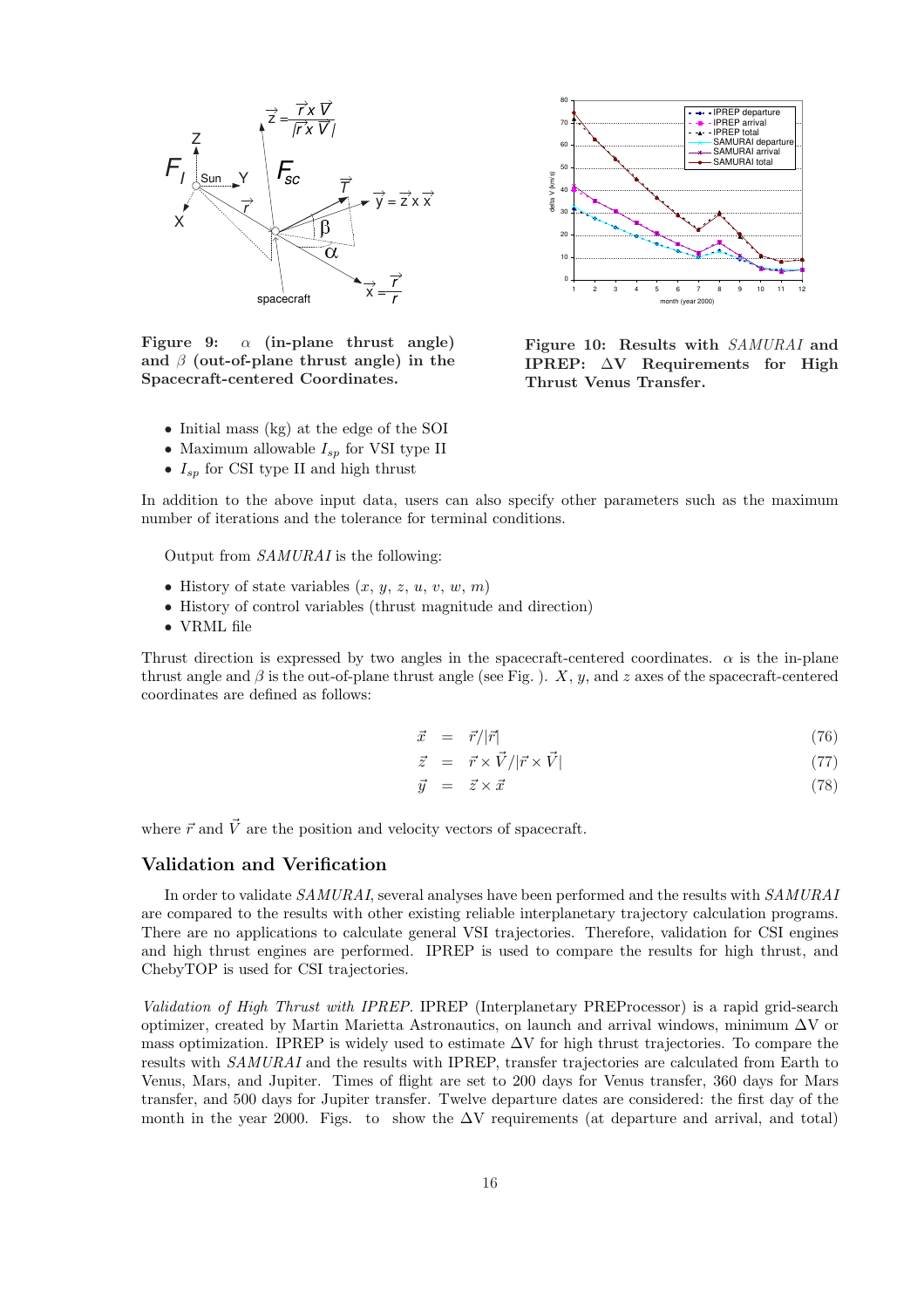

Figure 11: Results with SAMURAI and IPREP: ∆V Requirements for High Thrust Mars Transfer.



Figure 13: Results with SAMURAI and ChebyTOP: Trajectory Comparison for CSI type I Mars Transfer.



Figure 12: Results with SAMURAI and IPREP: ∆V Requirements for High Thrust Jupiter Transfer.



Figure 14: Results with SAMURAI and ChebyTOP: Trajectory Comparison for CSI type II Mars Transfer.

calculated with SAMURAI and IPREP. They show that the results obtained by SAMURAI match well with the results obtained by IPREP.

Validation of CSI with ChebyTOP. ChebyTOP (Chebyshev Trajectory Optimization Program) is an analysis tool developed by Boeing that enables the user to rapidly conduct a parametric analysis and optimization of interplanetary missions employing electrically propelled spacecraft. To compare the results from SAMURAI and ChebyTOP, transfer trajectories from Earth to Mars are analyzed for CSI type I and type II engines with the following assumptions: 1,000 kg initial mass, departure date of June 1, 2018, and 120-day TOF.

**CSI type I** The results obtained using SAMURAI are as follows: the maximum  $I_{sp}$  that satisfies the target conditions is 11,372 sec when the jet power is 100 kW, and the resulting final mass is 833.25 kg. When the same trajectory was calculated using ChebyTOP with an input  $I_{sp}$  of 11,372 sec, the resulting jet power requirement was 99.434 kW, and the final mass was calculated as 834.21 kg. Fig. 13 illustrates the calculated trajectory. Although ChebyTOP does not output the history of the thrust direction, this figure shows that the path obtained with SAMURAI is very close to that obtained with ChebyTOP.

**CSI type II** For a trajectory with a CSI type II engine,  $I_{sp}$  is set to 5,000 sec. For SAMURAI, jet power was 91.23 kW, the first switching time  $(t_1)$  was day 14.4, and the second switching time  $(t_2)$  was day 103.2. The resulting final mass was 787.5 kg. For ChebyTOP, jet power was  $91.23 \text{ kW}, t_1$  was day 13.3 and  $t_2$  was day 102.0. The resulting final mass was 794.9 kg. This trajectory is shown in Fig. 14. Again, the trajectories with SAMURAI and ChebyTOP are similar.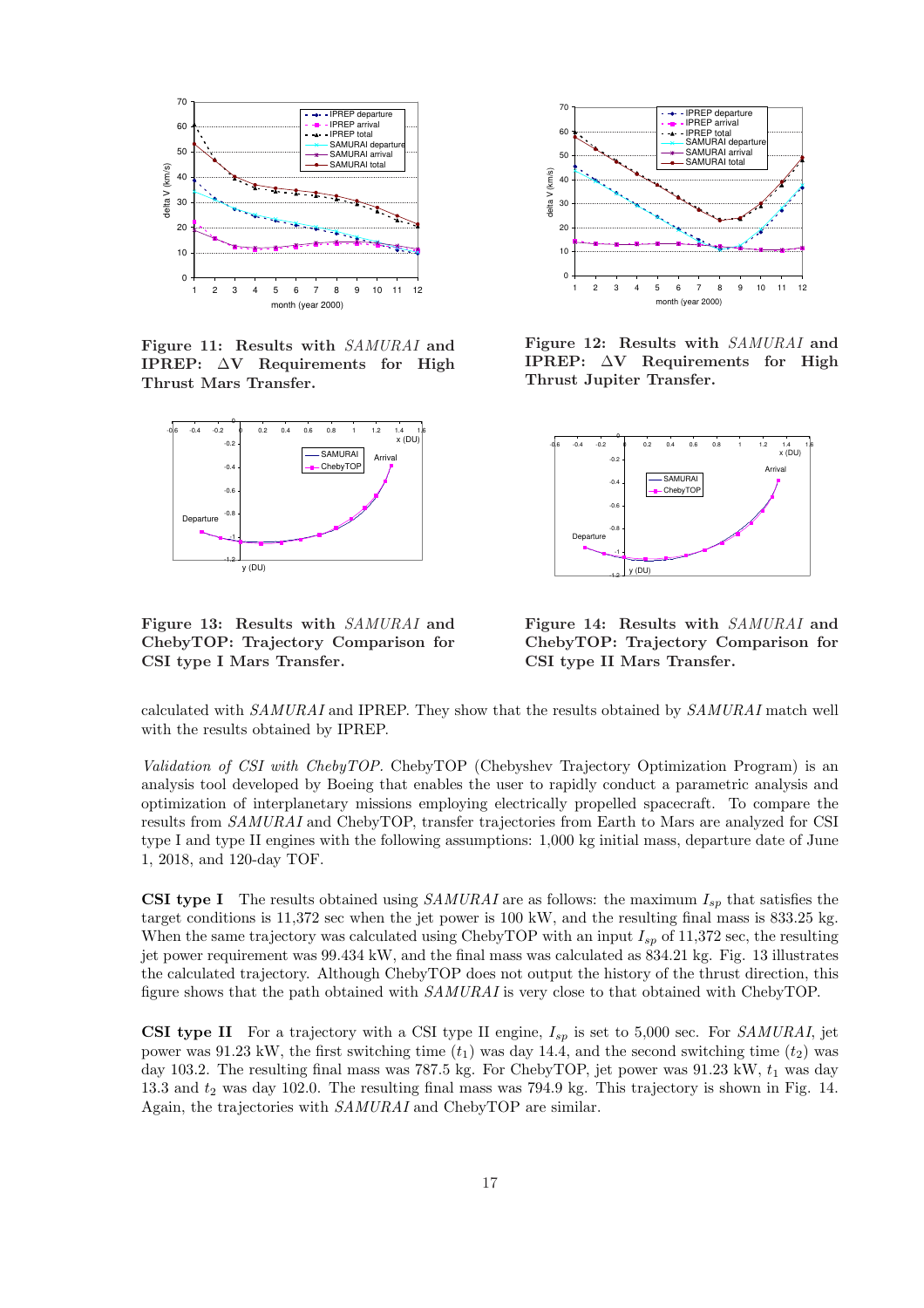The validation conducted in this section shows that  $SAMURAL$  is precise enough to conduct general trajectory calculations for CSI engines and high thrust engines.

VRML. The Virtual Reality Modeling Language (VRML) can be used to craft three-dimensional virtual worlds on the internet. With a text file as an input file, VRML draws many types of objects as well as animations. In this research, trajectories are drawn with VRML for easy visualization. SAMURAI outputs a file that is used as a VRML input file. A three-dimensional trajectory is drawn on a web browser with the thrust direction vectors shown at several points along the trajectory.

It is sometimes difficult to choose the departure date or time of flight. If a user chooses a bad combination of these two values, the calculation will not converge. Because this drawing displays the positions of departure and arrival planets, it is helpful to determine when to depart and what time of flight to choose.

#### EARTH-MARS ROUND TRIP EXAMPLE

An example of the possible application of SAMURAI is a round trip from Earth to Mars. A grid search for the departure date from Earth is performed for a 10-year search range starting Jan. 1, 2010. Times of flight for both outbound and inbound legs are limited to less than or equal to 120 days. The departure date from Mars is determined so that the total fuel consumption is minimized. The jet power of the engine is assumed to be 10 MW for all engines. The initial mass at Earth is 100 MT, and the initial mass at Mars is fixed to 80 MT. Table shows the resulting departure dates, times of flight, and the fuel consumption ( $\Delta V$  for high thrust). Zero C<sub>3</sub> is assumed at both departure and arrival for all cases. This table shows that, among VSI and CSI engines, VSI type I (unlimited Isp) requires the smallest amount of fuel. The VSI type II engine in this example has an upper limit on Isp of 30,000 sec (and therefore a lower limit on thrust at 67.99 N). The CSI type I engine is a fixed Isp engine with continuous burn, and for the outbound leg the required thrust level is 179.35 N for a 120-day transfer. For the inbound leg, TOF is 112 days if the same thrust level as the outbound leg is used. The CSI type II engine is a fixed Isp engine with the capability of switching on and off. For this example 5,000 sec of Isp is assumed when the engine is on. The engine is fired twice (at departure and arrival) for each of outbound and inbound legs.

|                 | Outbound (Earth $\rightarrow$ Mars) |                |        | Inbound (Mars $\rightarrow$ Earth) |                |         | Total          |         |
|-----------------|-------------------------------------|----------------|--------|------------------------------------|----------------|---------|----------------|---------|
|                 | Departure                           | TOF            | Fuel   | Departure                          | <b>TOF</b>     | Fuel    | Time           | Fuel    |
|                 | date                                | $(\text{day})$ | (kg)   | date                               | $(\text{day})$ | (kg)    | $(\text{day})$ | (kg)    |
| VSI type I      | 06/03/2018                          | 120            | 12,758 | 08/04/2020                         | 120            | 9.437   | 913            | 22,195  |
| VSI type II     | 06/03/2018                          | 120            | 12.916 | 08/04/2020                         | 120            | 9,615   | 913            | 22,531  |
| $CSI$ type $I$  | 06/01/2018                          | 120            | 16,675 | 07/29/2020                         | 112            | 15,589  | 901            | 32,264  |
| $CSI$ type $II$ | 06/01/2018                          | 120            | 20,357 | 08/03/2020                         | 120            | 17,079  | 914            | 37,436  |
| High thrust     | 06/03/2018                          | 120            | (9.65) | 08/05/2020                         | 120            | (10.34) | 914            | (19.99) |

Table 1: Minimum Fuel Round Trip from Earth to Mars for Various Thruster Types.

For high thrust,  $\Delta V$  is shown in parenthesis.

Fig. 15 shows the resulting trajectories drawn with VRML for a VSI type II engine. Arrows along the trajectory show the direction and the magnitude of the thrust vector. Larger thrust is required near departure and arrival for both legs to accelerate the spacecraft to begin and end the transfer.

# **CONCLUSION**

SAMURAI (Simulation and Animation Model Used for Rockets with Adjustable Isp), an interplanetary trajectory calculation application, calculates transfer trajectories with variable thrust, variable Isp (VASIMR-type) engines as well as conventional constant low thrust, constant Isp engines and high thrust engines. SAMURAI utilizes a calculus of variations algorithm to evaluate thrust history that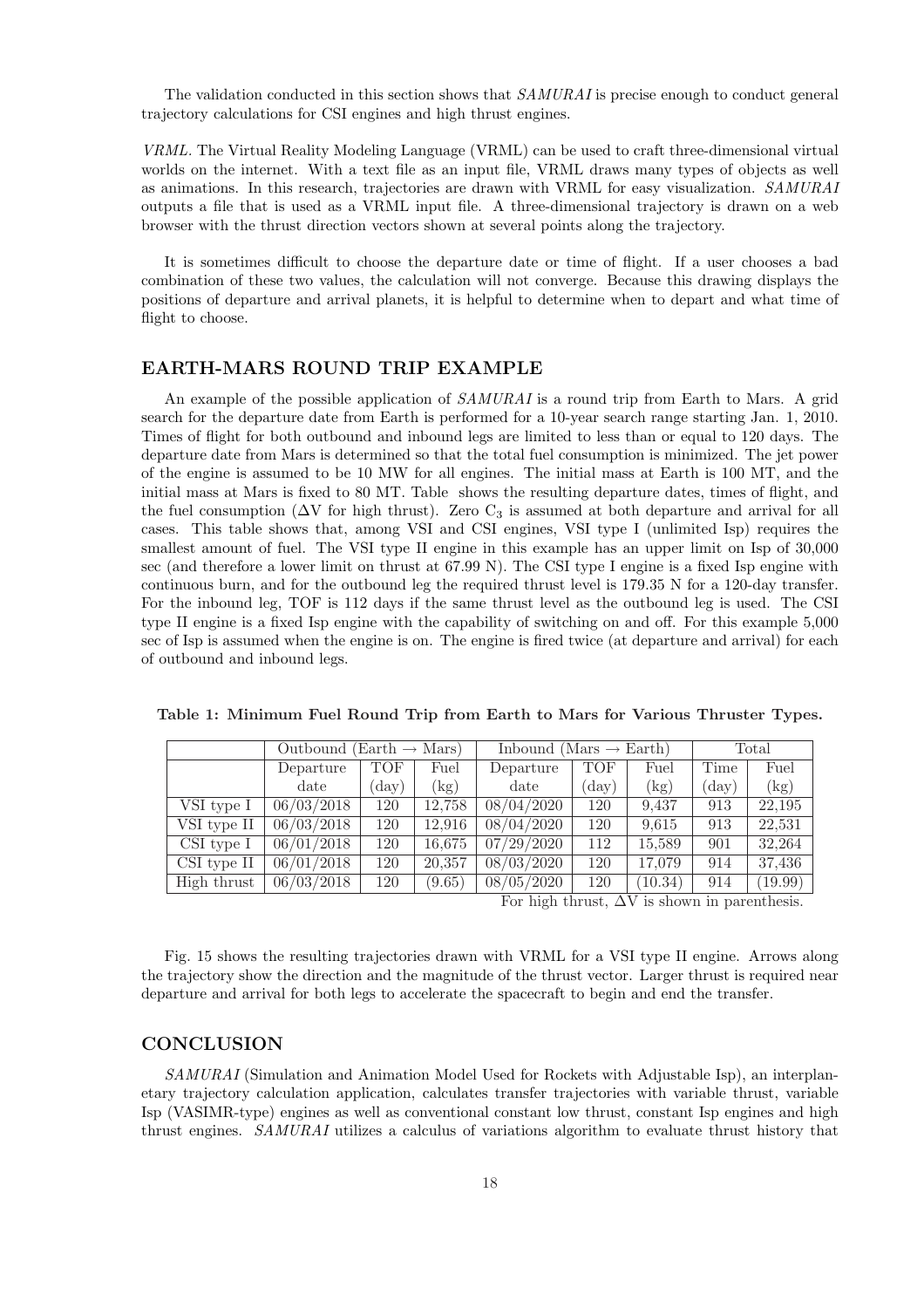

Figure 15: VRML Drawing of Round Trip from Earth to Mars with a VSI Type II Engine.

minimizes the fuel consumption from one planet to another. A trajectory with a planetary swing-by can also be calculated.

The results from  $SAMURAL$  have been compared with results from existing interplanetary trajectory calculation application. This validation shows that  $SAMURAI$  is precise enough to conduct general trajectory calculations for CSI engines and high thrust engines.

A few examples of trajectory simulation including a round trip from Earth to Mars have been analyzed. The final example showed that VSI type I is the most effective among VSI and CSI engines. Specifically, a VSI type I engine requires the least amount of fuel among VSI and CSI engines. This result should be true for any mission because the results of VSI type II and CSI type I and II are subsets of the results of VSI type I that has the more freedom than other engine types. More analyses must still be performed to further substantiate the above statement.

### NOTATION

- $\vec{g}$  Acceleration of gravity ( $g_0$ : at sea level)<br>  $H$  Hamiltonian
- Hamiltonian
- J Cost function
- $\vec{l}$  Primer vector
- m Mass of the spacecraft
- $P_J$  Jet power<br>  $\vec{r}$  Spacecraft
- $\vec{r}$  Spacecraft position vector  $(=[x \ y \ z]^T)$
- S Switching function
- $\vec{T}$  Spacecraft thrust vector  $(=[T_x \ T_y \ T_z]^T)$
- $\vec{x}$  State vector
- $\vec{u}$  Control vector
- $\vec{V}$  Spacecraft velocity vector  $(=[u \quad v \quad w]^T)$
- $\alpha$  In-plane thrust angle in the spacecraft-fixed frame
- $\beta$  Out-of-plane thrust angle in the spacecraft-fixed frame
- $\Delta \nu$  True anomaly difference between Earth and the target planet
- $\eta$  In-plane thrust angle in the inertial frame
- $\lambda_m$  Lagrange multiplier for spacecraft mass
- $\vec{\lambda}_r$  Lagrange multiplier vector for spacecraft position